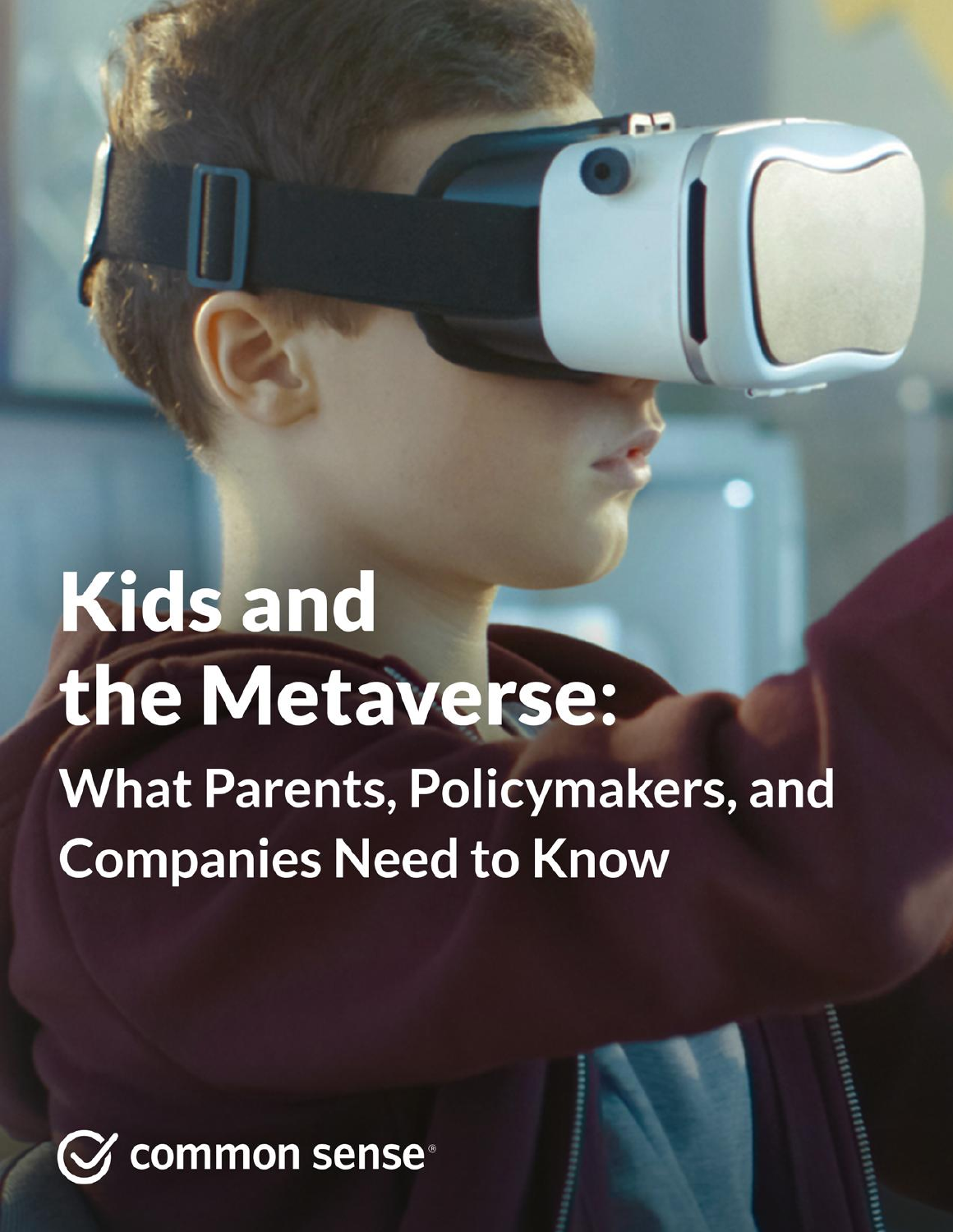# Kids and the Metaverse: **What Parents, Policymakers, and Companies Need to Know**

By Nelson Reed and Katie Joseff

Special thanks to Brittan Heller and Jeremy Bailenson for taking the time to share their expertise.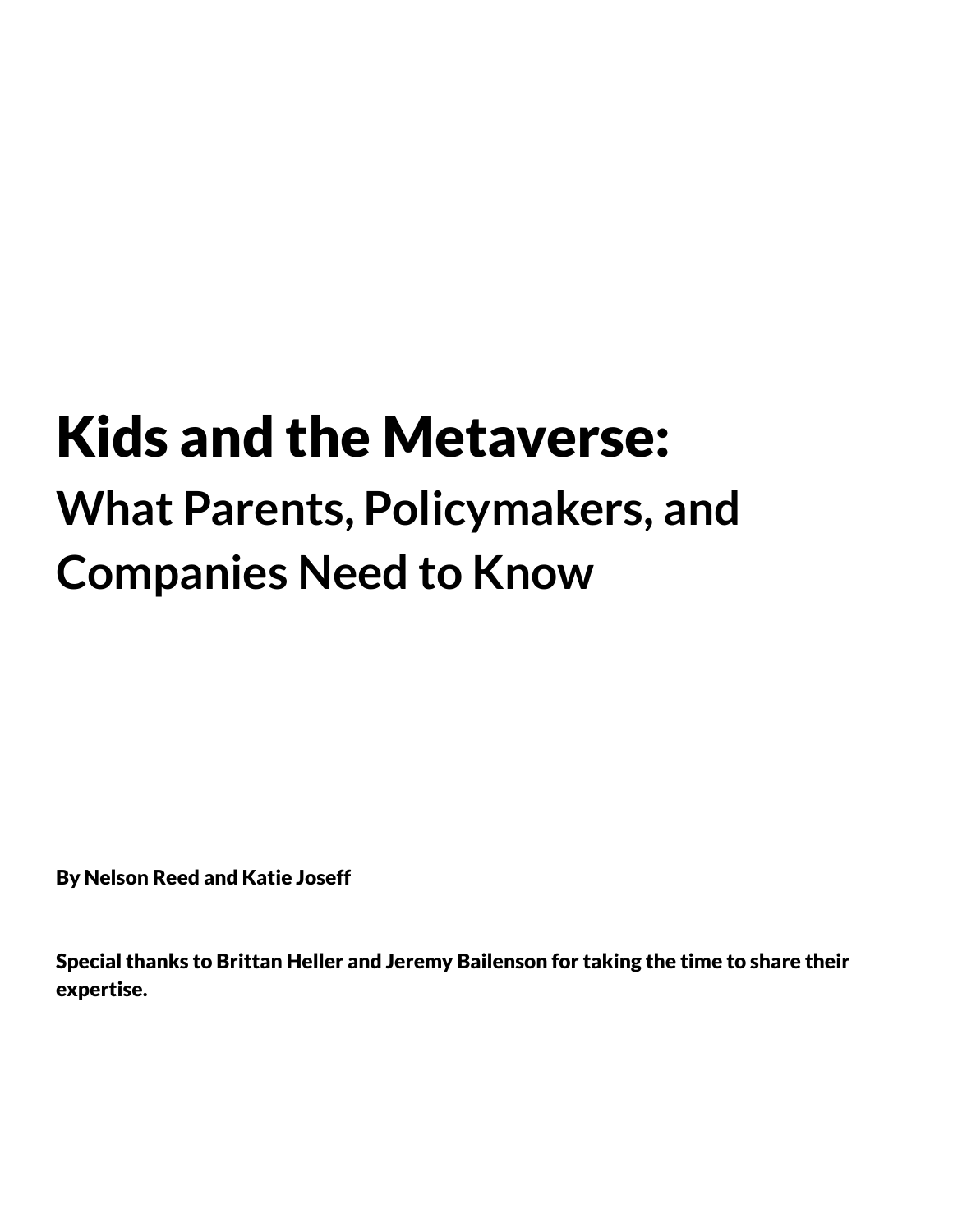## Executive Summary

You might not know what the metaverse is, but your kids are likely in it (or will be soon). In the past year, the metaverse has received a lot of media attention and corporate investment. For all the excitement around this network of immersive virtual experiences, little has been said about the potential dangers the metaverse might pose for kids. Common Sense has published this report to begin to identify these concerns. Drawing on interviews and research from some of the leading experts in virtual and augmented reality, the report lays out many of the potential harms children and teenagers will face as they engage with the metaverse. It also gives clear guidance on what companies, policymakers, and parents and caregivers can do to minimize these harms.

#### **Meta-what?**

The metaverse is a series of connected digital worlds in which users can interact through first-person avatars. Some enter it with virtual reality devices, but many use just a smartphone or computer screen. Every day, millions of children experience a corner of the metaverse through games like Roblox, Fortnite, and Minecraft. The metaverse is quickly populating with users of all ages, and companies are also setting up shop, buying digital real estate and designing ad campaigns. Metaverse platforms have imposed few rules in these new worlds. Most avatars roam innocently, playing, chatting, and creating, but others take advantage of the digital freedom and the young profile of users to perform inappropriate, harmful, and damaging acts. You have read about (or experienced) harassment in traditional online environments, like a forum or social media site. Now imagine that harassment with users wearing VR headsets, fully immersed in digital abuse.

There are at least three categories of harm we have found with respect to the metaverse and young people:

- 1. **Physiological dangers**. Navigating the metaverse through VR can induce nausea, eye strain, and other forms of"cybersickness" among kids. VR headsets can blind users to real-world obstacles.
- 2. **Privacy violations**. Platforms can collect children's nonverbal data as VR systems record facial and eye movements. The sensitive biometric information of young users could be exploited for commercial gain, allowing ad firms to use involuntary physical reactions to track and target their internal desires.
- 3. **False information and manipulation**. The metaverse's one-to-one, immersive conditions make it easier for bad actors to persuade, mislead, and manipulate. The deceptive possibilities of bots,"deepfakes," and AR-altered realities are daunting, especially for tweens, who will have trouble discerning what or who is real.

There are also two other categories of potential harm that need further exploration:

- 4. **Sexual content and abuse**. In the metaverse, young users can regularly come across virtual strip clubs, sexual grooming, simulated sex acts, and rape threats. Because VR is designed to immerse the entire body, abuse has the potential to be more traumatic, if and when it occurs, than in other online formats.
- 5. **Psychological risks**. Signs of a relationship exist between the VR technologies underlying the metaverse and addiction, increased aggression, and dissociation from reality.

To protect kids and teens in the metaverse, strong safeguards must be put in place: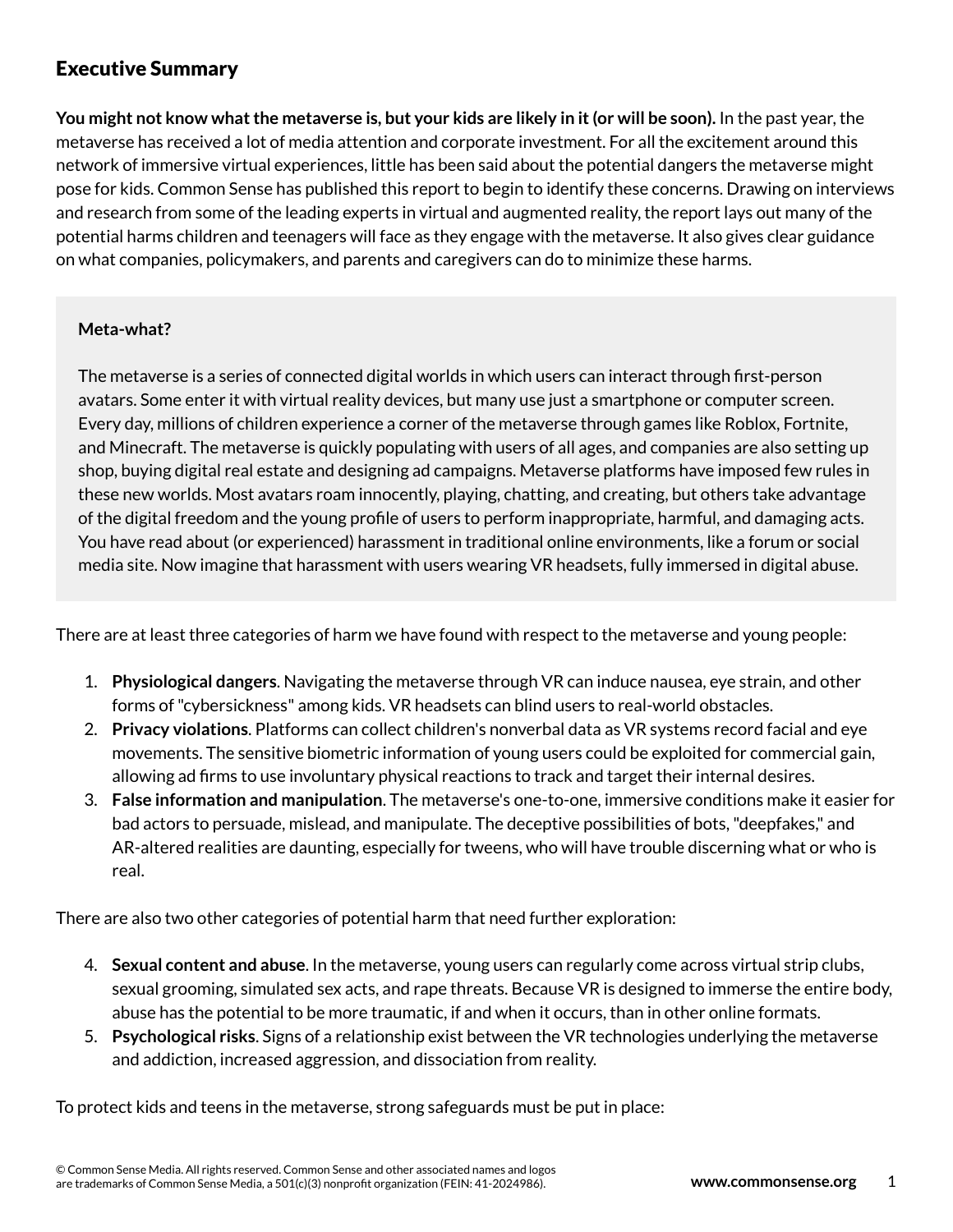- **Companies need to design VR devices and metaverse systems with children in mind**. That means kid-friendly headsets, effective safety mechanisms, and minimal, user-centric data collection practices.
- **Policymakers need to investin VR and metaverse research, prevent platforms from manipulating children online, and enforce baseline privacy requirements**. Legislation that has already been proposed—CAMRA, KIDS, and COPPA 2.0, for example—could apply to the metaverse.
- **Parents need to jump into the metaverse alongside their kids,talk to them about metaverse experiences, and become informed metaverse consumers**. They don't need to know everything about the metaverse, but they should try to understand how their kids may engage with it.

The metaverse is a wild, understudied, and unregulated place. Whether it becomes a dystopia or utopia will largely depend on how seriously we take its potential harms, particularly for young people, and how quickly we act to prevent them.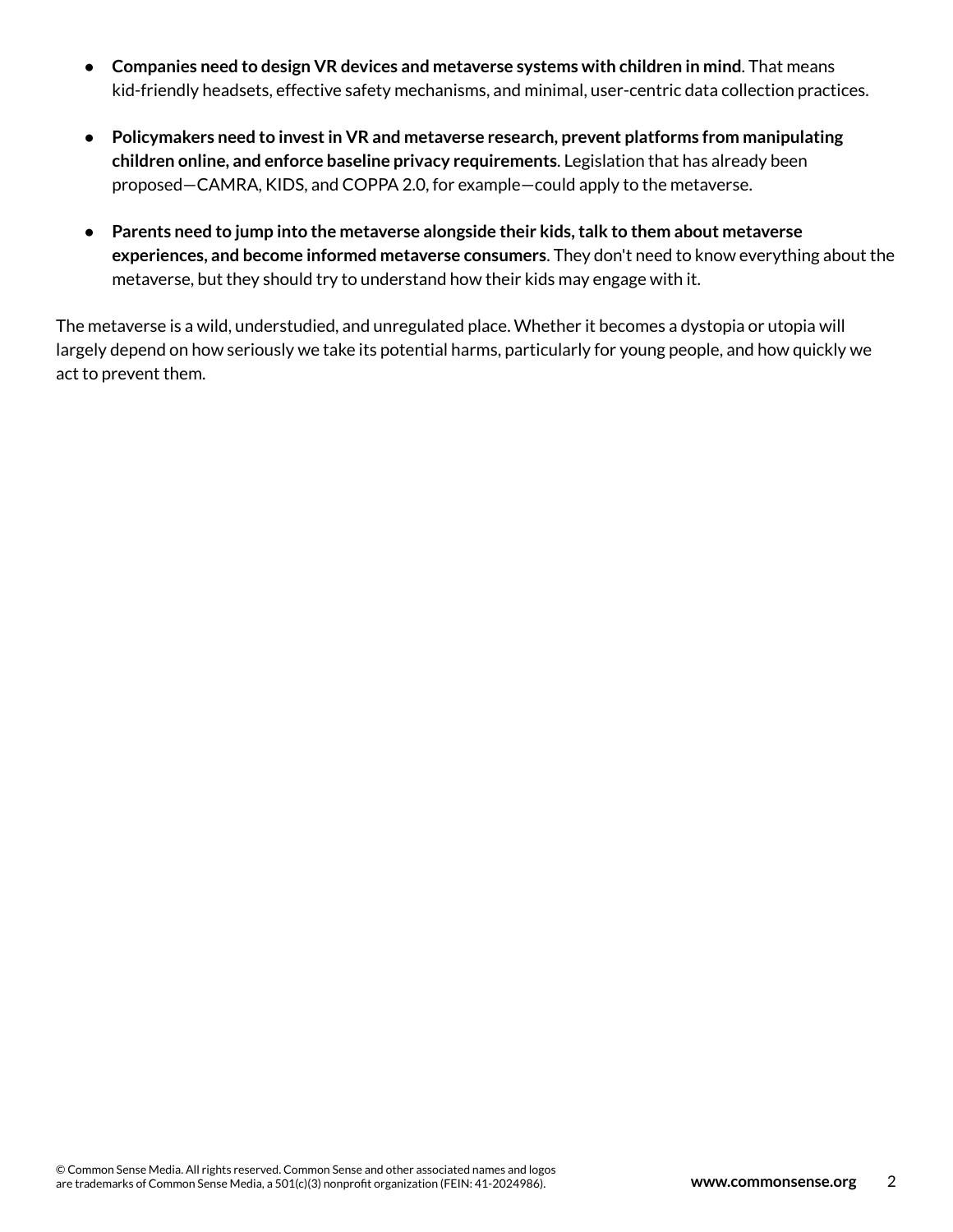# I. The Metaverse and Kids

**The metaverse has received significant attention over the past year.** Media outlets have produced dozens of articles about it, and investors have poured millions of dollars into it. This frenzied activity comes even as it remains difficult to spell out what exactly the metaverse means. Trying to define the "metaverse"is like trying to define the "internet." The two terms, writes venture capitalist Matthew Ball, eventually may be used interchangeably:"They are digital worlds, devices, services, websites, etc. The internet is a wide set of protocols, technology, tubes, and languages, plus access devices and content and communication experiences atop them. Metaverse will be too."<sup>1</sup> If the metaverse lives up to its hype, it may one day even displace the internet.

For the purposes of this report, **we use "metaverse" to refer to one standalone or many connected, live, immersive networks of avatar-based social interactions taking place through immersive technologies, including virtual reality (VR), augmented reality (AR), and mixed reality (MR) environments**. Additionally, as the metaverse is not yet fully realized—pending advancements in nanotechnology, internet infrastructure, batteries, headset wearability, and other technical components that may take years to develop—we will base our report on the limited existing research on kids in VR and AR.

Metaverse components are typically operated by companies, involve interpersonal communication via speech, text, or avatar actions, and may be accessed through AR/VR devices or a computer/phone screen. $^2$  While cryptocurrencies and non-fungible tokens (NFTs) are certainly elements of the metaverse, our report focuses less on these "web3" building blocks and more on the virtual-social experiences made possible in globally integrated, physically immersive digital environments.

Why write a report on the metaverse's possible harms to young people? For one thing, more and more young people are engaging with early components of the metaverse every day. Five years ago, 70% of U.S. children from 8 to 15 years old were either "extremely" or "fairly" interested in experiencing VR.<sup>3</sup> In Common Sense's "<u>[Virtual](https://www.commonsensemedia.org/sites/default/files/research/report/csm_vr101_final_under5mb.pdf)</u> [Reality](https://www.commonsensemedia.org/sites/default/files/research/report/csm_vr101_final_under5mb.pdf) 101" report, we found that 21% of parents reported living in a household with a VR device in 2018.<sup>4</sup> In a forthcoming report from Common Sense, 17% of U.S. children age 8 to 18 report having a VR headset, about one in five tweens (22%) and one in four teens (27%) have ever tried virtual reality, 3% of teens say they use VR every day, and 13% of tweens and teens say they enjoy using virtual reality "a lot" or "somewhat." 5

And VR is just one way to engage with the metaverse. Millions of children also use non-immersive gaming systems (a traditional console or desktop computer, for instance) to join connected virtual worlds like those of Roblox, a platform that reported over 100 million monthly users under 13 years old in 2021. <sup>6</sup> Other popular proto-metaverse platforms include Fortnite, Minecraft, AltspaceVR, Rec Room, and VRChat.

<sup>2</sup> Woods, L., & Perrin, W. (2022). *Regulating the future: the Online Safety Bill and the metaverse*. Carnegie UK Trust. <sup>1</sup> Ball, M. (2020). The metaverse: What it is, where to find it, and who will build it. <https://www.matthewball.vc/all/themetaverse>.

[https://www.carnegieuktrust.org.uk/blog-posts/regulating-the-future-the-online-safety-bill-and-the-metaverse/.](https://www.carnegieuktrust.org.uk/blog-posts/regulating-the-future-the-online-safety-bill-and-the-metaverse/)

<sup>&</sup>lt;sup>3</sup> Aubrey, J. S., Robb, M. B., Bailey, J., & Bailenson, J. (2018). Virtual reality 101: What you need to know about kids and VR. Common Sense. [https://www.commonsensemedia.org/sites/default/files/research/report/csm\\_vr101\\_final\\_under5mb.pdf](https://www.commonsensemedia.org/sites/default/files/research/report/csm_vr101_final_under5mb.pdf).

<sup>4</sup> Ibid.

<sup>6</sup> Dean, B. (2022). *Roblox user and growth stats 2022*. Backlinko. [https://backlinko.com/roblox-users#roblox-monthly-active-users.](https://backlinko.com/roblox-users#roblox-monthly-active-users) <sup>5</sup> Rideout, V., Peebles, A., Mann, S., & Robb, M. B. (2022). [Common](http://www.commonsense.org/census-2021) Sense census: Media use by tweens and teens, 2021. Common Sense.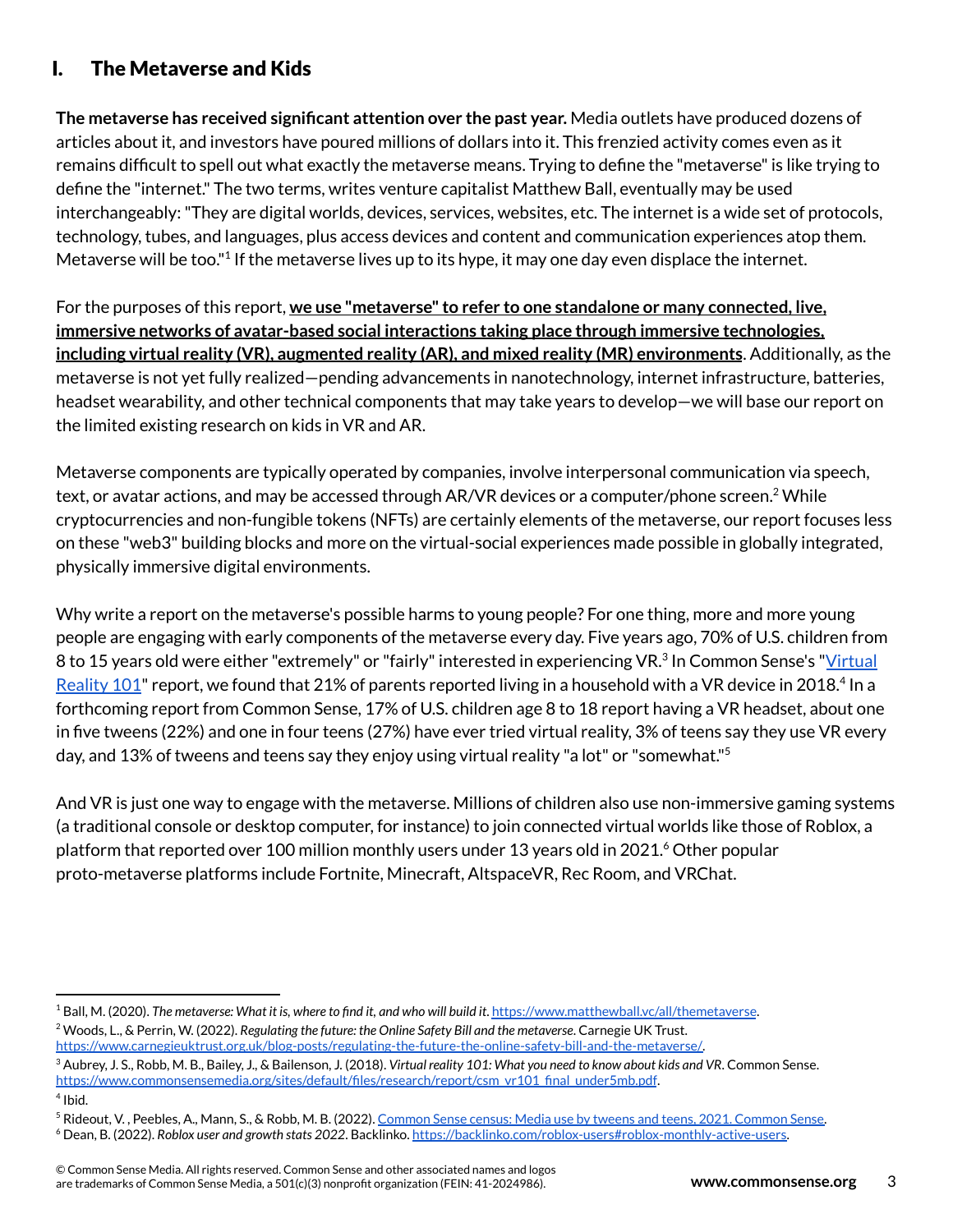The potential youth applications of these increasingly sophisticated platforms are clear. In addition to gaming and entertainment, the metaverse will likely become a tool for medical research and treatment (including pain management and rehabilitation), emotional and empathy training, and education. Students will take field trips to cultural landmarks thousands of miles away and historical eras thousands of years back. Millions of young people already visit proto-metaverse spaces to communicate with each other, and there is reason to believe these social spaces will become even more popular. Young people could one day spend most of their time in these digital worlds: After an immersive trip to ancient Greece on a rainy Tuesday, teens may practice drills with their soccer teams through VR headsets before jumping over to a virtual shopping mall to hang out with friends.

More research has been performed on the potentially beneficial uses of the metaverse than on its potentially harmful consequences. This report aims to help fill this gap by reviewing some of the possible harms that children and teens may face when in the metaverse. We present these harms along five themes: physiological dangers, privacy violations, false information and manipulation, sexual content and abuse, and phsycological risks.

After laying out the existing research and unanswered questions for each section, we provide a few recommendations about what companies, policymakers, and parents can do to mitigate negative metaverse outcomes for kids. The report will be useful to members of these groups and anyone interested in protecting young people as they dive further into digital scenarios that become more extensive, complex, and "real" by the minute.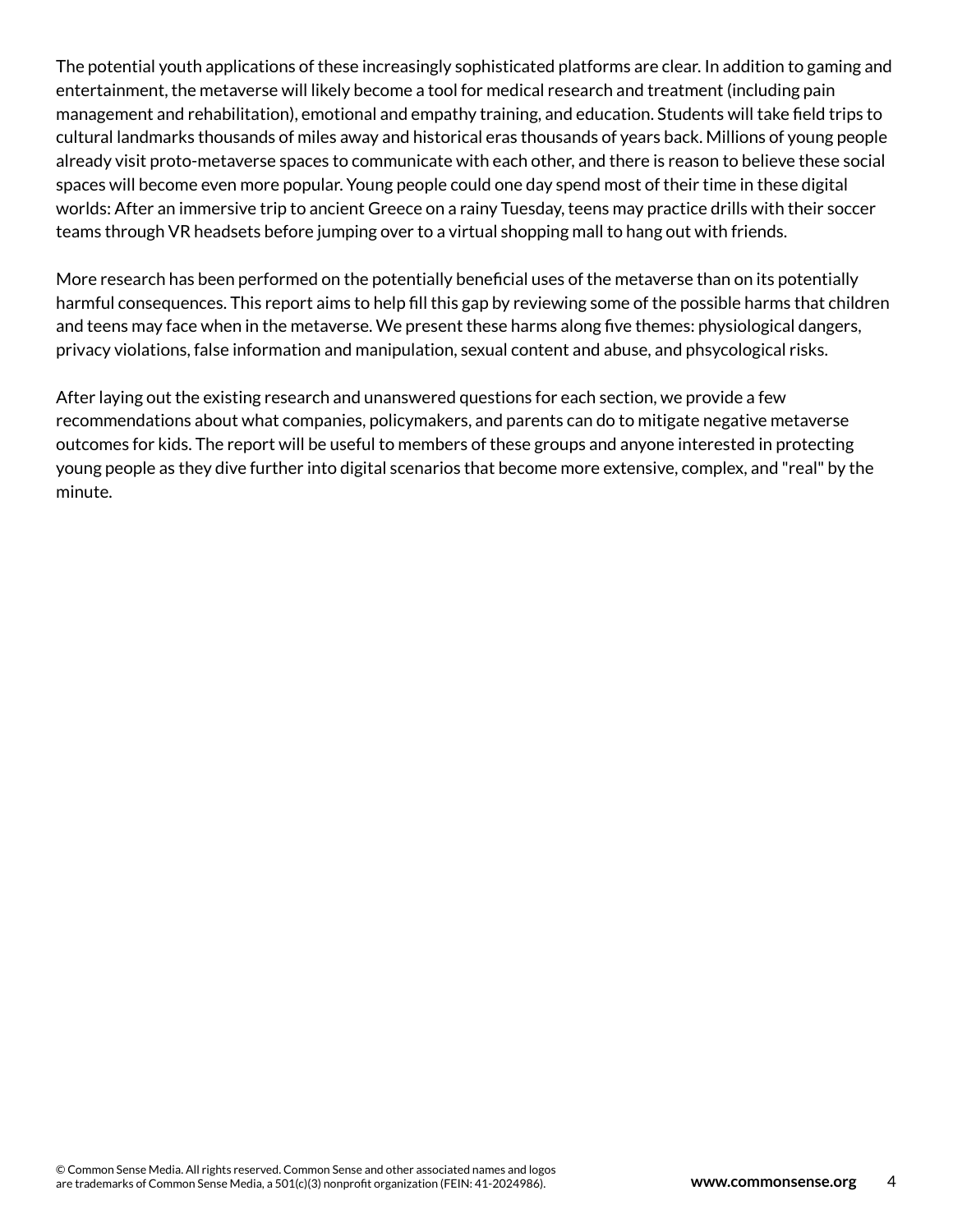# II. Harms to Kids and Teens in the Metaverse

#### **A. Physiological Dangers**

"Cybersickness" describes the motion sickness that can occur while experiencing VR.<sup>7</sup> It can present as nausea, dizziness, disorientation, or the loss of spatial awareness. To explain this side effect, researchers typically reference the "sensory conflict" or "sensory mismatch" theory, a discrepancy between information sent to the eyes and to the inner ears.<sup>8</sup> Strapping on a VR headset and walking, climbing, or falling through certain immersive environments, which are hyperreal but often lag and freeze "like a cellphone conversation that is constantly marred by delay,"<sup>9</sup> can induce nausea similar to sickness felt in the back seat of a moving car. Researchers have found that VR headsets can simulate a wider "field of view"(how far the eyes see), which could increase the likelihood of cybersickness.<sup>10</sup>

Accessing the metaverse through VR headsets can also hurt a user's eyes. Staring at virtual scenarios (or any digital devices) for prolonged periods can cause eye strain and fatigue because people blink less when using screens, causing their eye surfaces to dry out. Unlike in the real world, where our eyes can change the focus of an image by changing shape, in VR, an image's focus level is set by the headset designer. These fixed accommodation rates can cause eye strain and fatigue for users.

Whether this eye strain could lead to more permanent damage is an open question. Researchers have not yet found a clear link between VR usage and vision deterioration. Still, there is anecdotal evidence that extensive VR use can contribute to vision loss, $^{\rm 11}$  and the recent development of VR technologies has made it difficult to study their long-term effects. Experts are clear that these potential consequences, which are not yet understood, cannot be ruled out.<sup>12</sup> In the long run, sensory mismatch through VR headsets might be particularly harmful for young users, whose brains are still in development.

One final physiological risk associated with VR and the metaverse involves the potentially traumatic collision between virtual and real worlds. When using VR headsets, users are fully immersed in digital scenarios that typically have no connection to their physical surroundings, whether they are in a room, at a park, or on the street. While wearing these headsets, children navigate the physical world blindfolded, putting them at risk of knocking into friends, tripping over pets, or falling onto sharp edges. VR expert Jeremy Bailenson identifies this risk category as "distraction":"You've got the goggles on, and you step on the cat, or you walk into a plate-glass window, or, God forbid, you're driving while doing VR. And people will drive while doing VR, because they do that

<sup>12</sup> McKie, R. (2017). *Virtual reality headsets could put children's health at risk*. The Guardian.

<https://www.theguardian.com/technology/2017/oct/28/virtual-reality-headset-children-cognitive-problems>; Mon-Williams, M. (2017). *Is virtual reality bad for our health? The risks and opportunities of a technology revolution*. University of Leeds, via Medium.

<sup>7</sup> U.K. Department for Business, Energy & Industrial Strategy. (2020). *The safety of domestic virtual reality systems: A literature review*. [https://assets.publishing.service.gov.uk/government/uploads/system/uploads/attachment\\_data/file/923616/safety-domestic-vr-systems.pdf](https://assets.publishing.service.gov.uk/government/uploads/system/uploads/attachment_data/file/923616/safety-domestic-vr-systems.pdf).

<sup>8</sup> Barrett, J. (2004). *Side effects of virtual environments: A review of the literature*. No. DSTO-TR-1419. Defence Science and Technology Organisation Canberra (Australia). <https://apps.dtic.mil/sti/citations/ADA426109>.

 $10$  So, R. H. Y., & Lo, W. T. Cyber sickness with virtual reality training applications: a claustrophobia phenomenon with head-mounted displays. *Proceedings of the first world congress on ergonomicsfor global quality and productivity* (1998): 209–212. <sup>9</sup> Bailenson, J. (2018). Experience on demand: What virtual reality is, how it works, and what it can do. W.W. Norton & Company, Inc., 68.

<sup>11</sup> (2020). *Developer warns VR headset damaged eyesight*. BBC News. <https://www.bbc.com/news/technology-52992675>; Heller, B. (2020). *Reimagining reality: Human rights and immersive technology*. Carr Center for Human Rights Policy, Harvard Kennedy School, Spring 2020(8). [https://carrcenter.hks.harvard.edu/files/cchr/files/ccdp\\_2020-008\\_brittanheller.pdf](https://carrcenter.hks.harvard.edu/files/cchr/files/ccdp_2020-008_brittanheller.pdf), 19.

[https://medium.com/university-of-leeds/is-virtual-reality-bad-for-our-health-the-risks-andopportunities-of-a-technology-revolution-31520e508](https://medium.com/university-of-leeds/is-virtual-reality-bad-for-our-health-the-risks-andopportunities-of-a-technology-revolution-31520e50820a) [20a](https://medium.com/university-of-leeds/is-virtual-reality-bad-for-our-health-the-risks-andopportunities-of-a-technology-revolution-31520e50820a).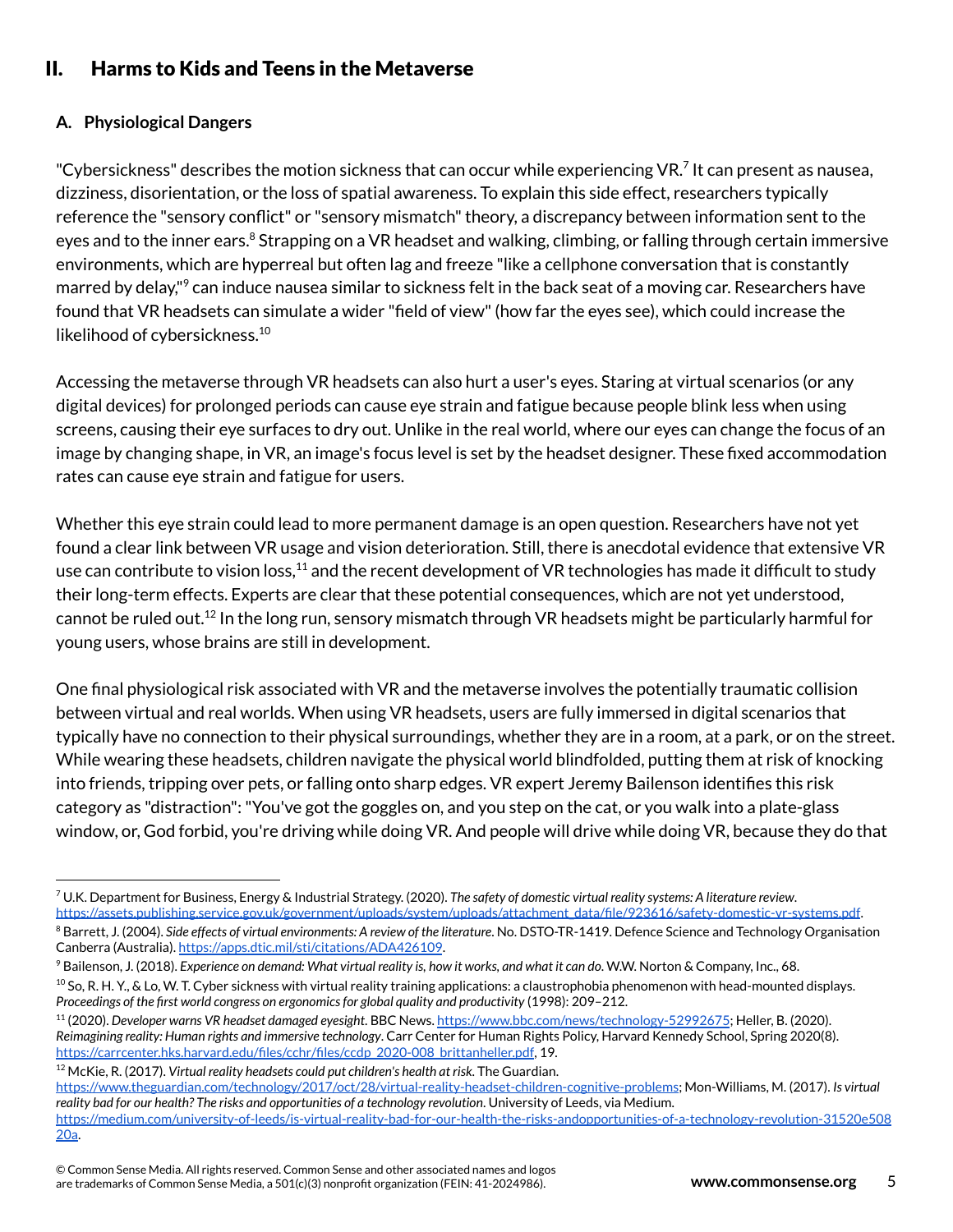with Pokémon Go. They've already done it with [augmented reality]." <sup>13</sup> The idea of people in headsets running into walls may seem comically far-fetched, but it may be the metaverse's most significant—or, at least, most immediate—harm:"Physical contact while distracted is my number one concern for VR and people," says Bailenson. 14

#### **B. Privacy Violations**

Another potential area of harm regarding the metaverse involves privacy. AR/VR technologies and the metaverse facilitate an increasing overlap between online and offline worlds, which exacerbates existing digital privacy concerns. Headsets amplify a user's ability to project personal information into the digital realm, and the metaverse amplifies a company's ability to share that information across digital spaces (and make money doing so).

In the metaverse, large platforms will likely continue the data collection practices that helped them amass huge profits through the two-dimensional internet. Meta (formerly Facebook) has made it clear in interviews and public filings that personalized advertisements will be central to its metaverse business model. Recent Meta patents lay out technologies to track eyes through headset sensors, adapt content based on facial expressions, and let third parties sponsor objects in virtual stores.<sup>15</sup> Through these and other systems, Meta will be able to track users' movements, behaviors, and interests with unprecedented specificity on platforms like Horizon Worlds, which already hosts over 300,000 people. 16

Big Tech's management of personal information has always been a cause for [concern](https://www.commonsensemedia.org/sites/default/files/featured-content/files/csm_privacymatters_protecting_digital_privacy_1.pdf), especially with respect to the sensitive information of young users. Unfortunately, the metaverse opens up a massive new scale of data tracking. VR devices contain cameras and sensors that constantly record user movements. Commercial VR technology is able to track body movements 90 times per second, and sophisticated systems can track 18 distinct movement categories across the head and hands. $^{17}$  Eye trackers can measure a wide range of details, including blink duration, gaze fixation, dryness, pupil dilation, and iris texture. <sup>18</sup> The result of this abundant, intimate tracking?"Spending 20 minutes in a VR simulation leaves just under 2 million unique recordings of body language," writes Jeremy Bailenson. 19

Researchers have shown how, taken together, the millions of data points collected through VR technology create a "motion signature" that can be used to identify individuals with striking speed and precision—greater than 95% accuracy after just a few minutes.<sup>20</sup> Companies will make algorithms that use this nonverbal data to surveil individuals across the metaverse with even more totality than with their non-metaverse predecessors. A young

<https://stanfordvr.com/mm/2018/08/bailenson-jamap-protecting-nonverbal.pdf>.

<sup>13</sup> Heller, B. (2022, February 16). Personal communication.

 $14$  Ibid.

<sup>15</sup> Murphy, H. (2022). Facebook patents reveal how it intends to cash in on metaverse. *Financial Times*. [https://www.ft.com/content/76d40aac-034e-4e0b-95eb-c5d34146f647.](https://www.ft.com/content/76d40aac-034e-4e0b-95eb-c5d34146f647)

<sup>16</sup> Heath, A. (2022). *Meta'ssocial VR platform Horizon hits 300,000 users*. The Verge. <https://www.theverge.com/2022/2/17/22939297/meta-social-vr-platform-horizon-300000-users>.

<sup>17</sup> Bailenson, J. (2018). Protecting nonverbal data tracked in virtual reality. *JAMA Pediatrics*. doi:10.1001/jamapediatrics.2018.1909.

<sup>19</sup> Bailenson, J. (2018). Protecting nonverbal data tracked in virtual reality. *JAMA Pediatrics*. <sup>18</sup> Kröger, J. L., Lutz, O. H., & Müller, F. (2020). What does your gaze reveal about you? On the privacy implications of eye tracking. In: Friedewald, M., Önen, M., Lievens, E., Krenn, S., & Fricker, S. (eds.) Privacy and Identity Management. Data for Better Living: AI and Privacy. Privacy and Identity 2019. *IFIP Advancesin Information and Communication Technology*, 576. Springer, Cham. [https://doi.org/10.1007/978-3-030-42504-3\\_15,](https://doi.org/10.1007/978-3-030-42504-3_15) 228.

 $^{20}$  Miller, M. R., Herrera, F., Jun, H., Landay, J., & Bailenson, J. (2020). Personal identifiability of user tracking data during observation of 360-degree VR video. *Sci Rep* 10, 17404. [https://doi.org/10.1038/s41598-020-74486-y.](https://doi.org/10.1038/s41598-020-74486-y)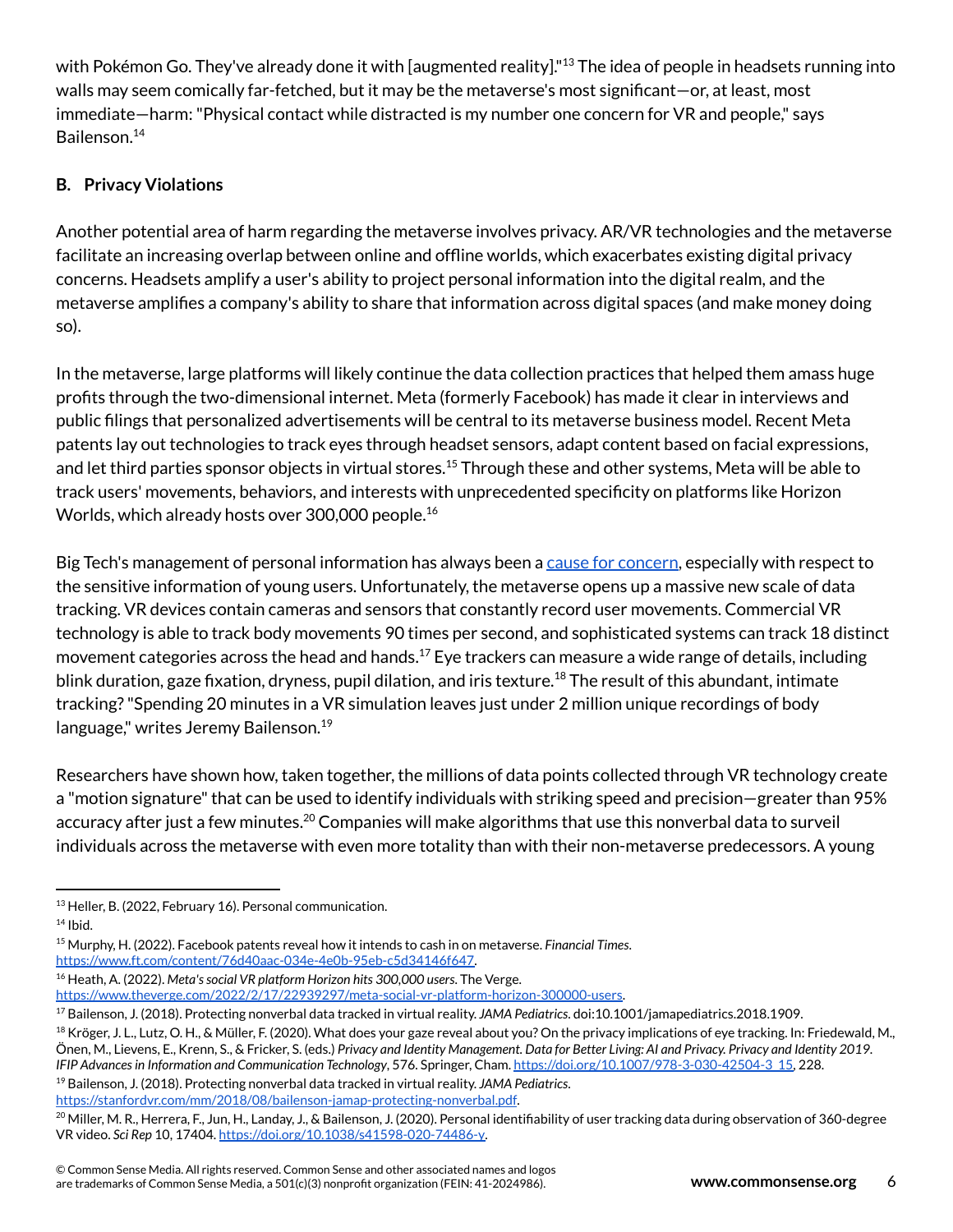girl may take precautions to avoid using her name or revealing personal information, but her smile alone will give platforms more than enough to follow her through the metaverse and note her emotional responses to stimuli.

Metaverse platforms will also be able to take advantage of what Brittan Heller calls "biometric psychography," a merging of bodily information, identity, and interests. $^{21}$  It turns out that eye and face movements can be analyzed not just to identify people, but also to reveal their behavior and desires. Eye tracking and pupil dilation can potentially signal personality traits, cultural affiliation, skills, preferences, and aversions.<sup>22</sup> In some cases just three seconds is enough time for eye-tracking technologies to provide a strong prediction of human decisions. $^{23}$ Beyond eye tracking, companies can measure users' heart rates, muscle tension, micro facial expressions, brain activity, and gait, or walking style, which, in combination with head tilt, is as personally identifiable as fingerprints, retinas, and vocal patterns. 24

Heller believes that advertisers will turn to these body-oriented behavioral prediction systems to target customers. Platforms will sell advertisers detailed consumer profiles, with motion signatures revealing information as personal as one's phobias or sexual orientation."My nightmare scenario," explains Heller,"is that targeted advertising based on our involuntary biological reactions to stimuli is going to start showing up in the metaverse … most people don't realize how valuable that could be. Right now there are no legal constraints on that." 25

Indeed, without clear restrictions on how companies can track users and what they can do with personal data, the metaverse will be riddled with privacy violations. Given the complex nature, diverse categories, and vast quantity of information recorded through VR/AR tracking, users will often have little understanding of what exactly is being measured when they enter the metaverse. Obtaining fair, informed consent from users with respect to their data will be difficult, to say the least. Furthermore, even with consent, companies may mishandle acutely sensitive information, especially as they seek to integrate other parties, services, and developers into their metaverse platforms. These concerns will be particularly pronounced for young users, whose understanding of the metaverse and privacy rights will be even less comprehensive than that of adults.

As with all digital services, children and teens in the metaverse are at risk of oversharing sensitive information. The metaverse's new harms relate to the heightened intimacy and expanded quantity of information that can be measured through VR/AR technologies. By tracing eye movements, facial expressions, and body postures, companies will be able to pick up on young people's personal desires, mental health, and long-term health prospects. They will have an incentive to exploit private moments for profit, and, with still-developing brains, kids and teens will be particularly vulnerable to such commercial exploitation.

<sup>24</sup> Heller, B. (2020). *Reimagining reality: Human rights and immersive technology*. Carr Center for Human Rights Policy, Harvard Kennedy School, Spring 2020(8). [https://carrcenter.hks.harvard.edu/files/cchr/files/ccdp\\_2020-008\\_brittanheller.pdf](https://carrcenter.hks.harvard.edu/files/cchr/files/ccdp_2020-008_brittanheller.pdf).

<sup>21</sup> Heller, B. (2020). *Reimagining reality: Human rights and immersive technology*. Carr Center for Human Rights Policy, Harvard Kennedy School, Spring 2020(8). [https://carrcenter.hks.harvard.edu/files/cchr/files/ccdp\\_2020-008\\_brittanheller.pdf](https://carrcenter.hks.harvard.edu/files/cchr/files/ccdp_2020-008_brittanheller.pdf).

 $^{22}$  Kröger, J. L., Lutz, O. H., & Müller, F. (2020). What does your gaze reveal about you? On the privacy implications of eye tracking. In: Friedewald, M., Önen, M., Lievens, E., Krenn, S., & Fricker, S. (eds.) Privacy and Identity Management. Data for Better Living: AI and Privacy. Privacy and Identity 2019. *IFIP Advancesin Information and Communication Technology*, 576. Springer, Cham. [https://doi.org/10.1007/978-3-030-42504-3\\_15,](https://doi.org/10.1007/978-3-030-42504-3_15) 228.

<sup>&</sup>lt;sup>23</sup> Guazzini, A., Yoneki, E., & Gronchi, G. (2015). Cognitive dissonance and social influence effects on preference judgments: An eye tracking based system for their automatic assessment. *International Journal of Human-Computer Studies*, 73 (2015), 12–18. [https://doi.org/10.1016/j.ijhcs.2014.08.003.](https://doi.org/10.1016/j.ijhcs.2014.08.003)

<sup>25</sup> Murphy, H. (2022). Facebook patents reveal how it intends to cash in on metaverse. *Financial Times*. [https://www.ft.com/content/76d40aac-034e-4e0b-95eb-c5d34146f647.](https://www.ft.com/content/76d40aac-034e-4e0b-95eb-c5d34146f647)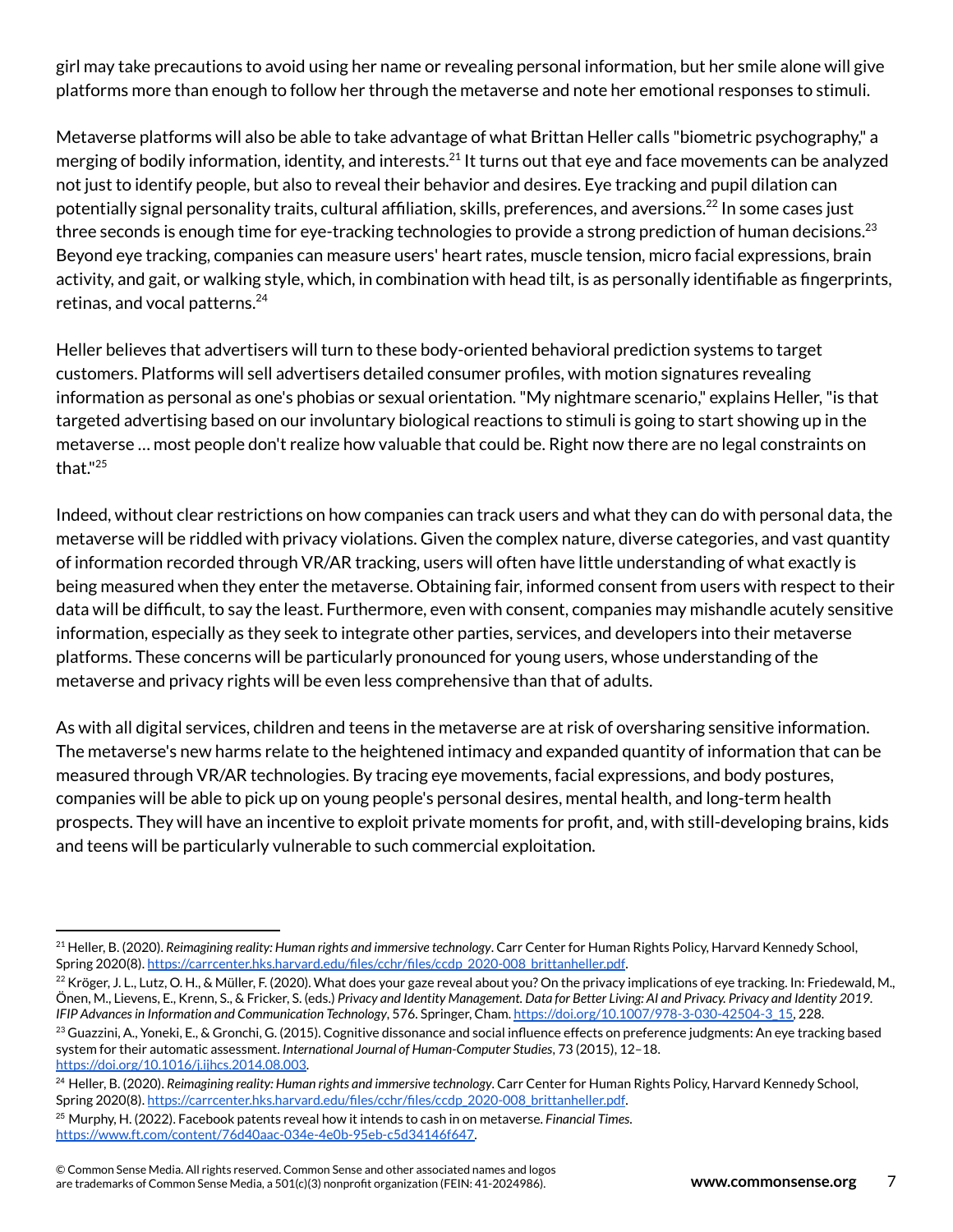Kids do not understand how they are unconsciously "signing" Big Tech's advertising checks simply by moving with a headset on, and their psychological development (not to mention human dignity) will suffer: They will experience the commodification of previously guarded, internal ideas, or will suffer from self-censorship as they try to obscure their feelings and reactions to prevent such processes. 26

#### **C. False Information and Manipulation**

Social media is inundated with false information. Disinformation, misinformation, and conspiracies flow between smaller platforms (e.g., Reddit, Discord), messaging platforms (e.g., WhatsApp, Signal), and mainstream platforms (e.g., Facebook, YouTube, TikTok). Some argue that VR does not facilitate the viral spread of false information due to its design limitations on reach—that VR is a "one-to-one" or "one-to-few" platform, while much of social media enables "one-to-many" communication. Unfortunately, this perspective disregards the anonymity and other persuasive advantages of avatars in the metaverse, as well as the metaverse's many private spaces in which conspiracy theorists and extremists can convene and convert new members.

The anonymity of virtual avatars can further facilitate the trolling that afflicts social media, falsely inflating the popularity of ideas, goods, and individuals, and allowing the mass coordination of harassment and censorship campaigns, among other problematic behaviors.<sup>27</sup> While not widely prevalent now, virtual troll armies will be easy to coordinate in private VR rooms, and their threats will feel all the more intimidating in 3D. Additionally, due to lax registration credentials and advancements in artificial intelligence, VR bot accounts are likely to become more widespread, making it difficult for users to know if they're engaging with a real person or computer code.

As for persuasion, VR experiences have been shown to be more integrated in autobiographical memory than 2D video $^{28}$  and to lead to the creation of false memories in kids. $^{29}$  Beyond memory, the influence of avatars on users' self-perception and offline behavior is well documented, both in terms of the virtual form one takes and the forms of avatars one interacts with.<sup>30</sup> Research shows that when users are able to customize the avatar of a salesperson, they are more likely to purchase the product being sold.<sup>31</sup> Given that we are attracted to individuals who look like us and people we trust,<sup>32</sup> avatars that replicate facial features, body posture, and other intimate traits—data that is collected en masse by VR and AR devices and that can be sold to advertisers without restraint due to a lack of regulation—are anticipated to be especially persuasive. Furthermore, due to inadequate regulation regarding ownership of one's own image,"deepfakes"—realistic-looking synthetic images and videos created by deep learning artificial intelligence—could become even more compelling in the 3D world of VR and be used for persuasion. 33

<sup>26</sup> Heller, B. (2020). *Reimagining reality: Human rights and immersive technology*. Carr Center for Human Rights Policy, Harvard Kennedy School, Spring 2020(8). [https://carrcenter.hks.harvard.edu/files/cchr/files/ccdp\\_2020-008\\_brittanheller.pdf](https://carrcenter.hks.harvard.edu/files/cchr/files/ccdp_2020-008_brittanheller.pdf), 19.

<sup>&</sup>lt;sup>27</sup> Bradshaw, S., & Howard, P. (2017). Troops, trolls, and troublemakers: A global inventory of organized social media manipulation. Computational Propaganda Research Project. Oxford Internet Institute.

[http://governance40.com/wp-content/uploads/2018/11/Troops-Trolls-and-Troublemakers.pdf.](http://governance40.com/wp-content/uploads/2018/11/Troops-Trolls-and-Troublemakers.pdf)

<sup>28</sup> Schöne, B., Wessels, M., & Gruber, T. (2019). Experiences in virtual reality: A window to autobiographical memory. *Current Psychology*, 38(3), 715–719. [https://link.springer.com/article/10.1007/s12144-017-9648-y.](https://link.springer.com/article/10.1007/s12144-017-9648-y)

<sup>29</sup> Segovia, K. Y., & Bailenson, J. N. (2009). Virtually true: Children's acquisition of false memories in virtual reality. *Media Psychology*, 12(4), 371–393. <https://stanfordvr.com/mm/2009/segovia-virtually-true.pdf>.

<sup>30</sup> Yee, N., Bailenson, J. N., & Ducheneaut, N. (2009). The proteus effect: Implications of transformed digital self-representation on online and offline behavior. *Communication Research*, 36(2), 285–312. <https://doi.org/10.1177%2F0093650208330254>.

 $31$  Hanus, M. D., & Fox, J. (2015). Persuasive avatars: The effects of customizing a virtual salesperson's appearance on brand liking and purchase intentions. *International Journal of Human-Computer Studies*, 84, 33–40. <https://doi.org/10.1016/j.ijhcs.2015.07.004>.

 $32$  Montoya, R. M., Horton, R. S., & Kirchner, J. (2008). Is actual similarity necessary for attraction? A meta-analysis of actual and perceived similarity. *Journal of Social and Personal Relationships*, *25*(6), 889–922. <https://doi.org/10.1177/0265407508096700>.

<sup>33</sup> Kalpokas, I. (2021). Problematising reality: the promises and perils of synthetic media. *SN Social Sciences*, *1*(1), 1–11. [https://doi.org/10.1007/s43545-020-00010-8.](https://doi.org/10.1007/s43545-020-00010-8)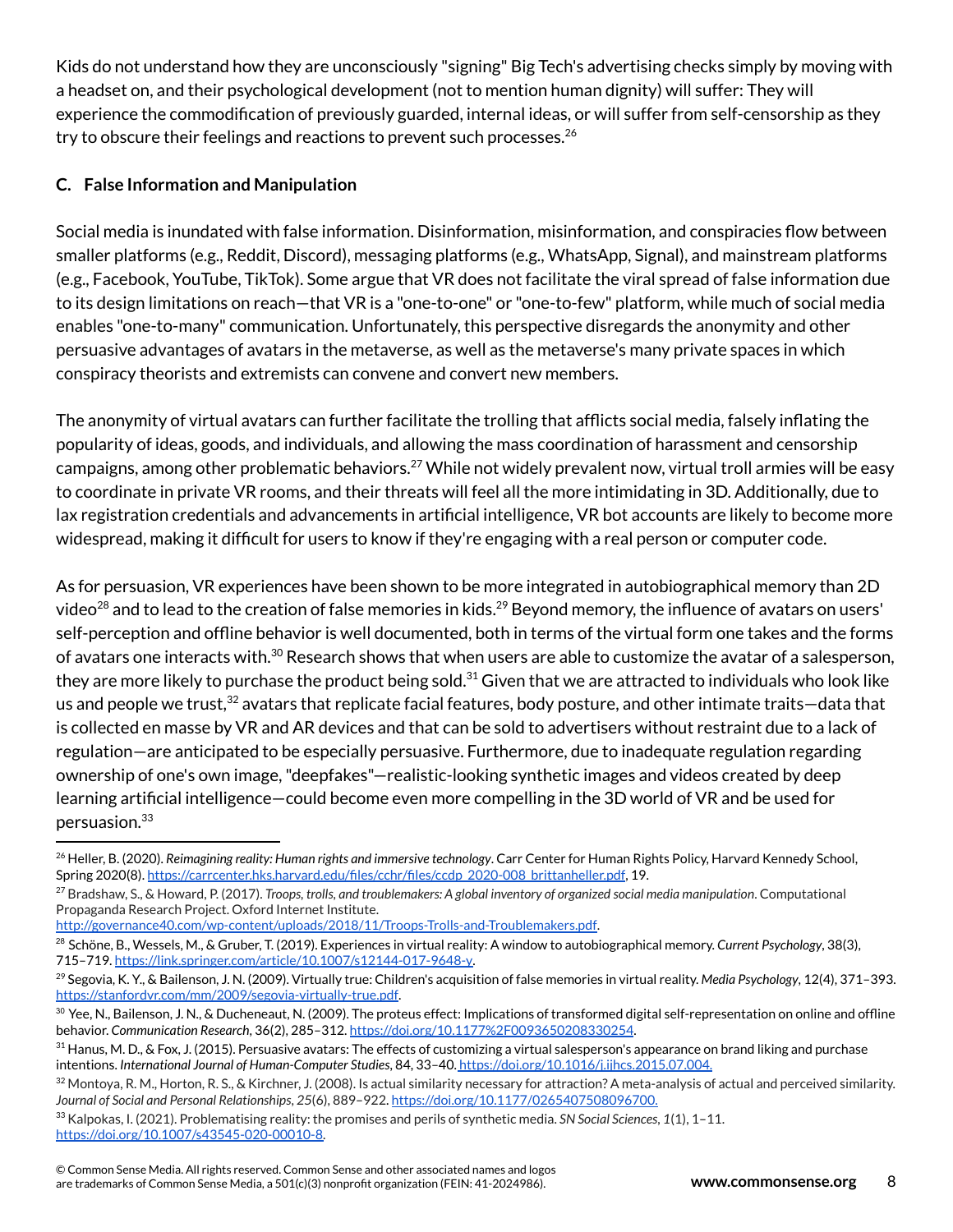Extremists, including terrorists and far-right groups, have proved extremely adept at utilizing social media for recruitment and coordination. Far-right and terrorist groups have targeted young people with coordinated meme campaigns, invitations to private chat rooms, and through influencers who gradually introduce extremist content, often starting with innocuous topics like video games or fashion, among other techniques.<sup>34</sup> Neo-Nazis, white supremacists, and others have specific tactics for recuiting youths within video games and on streaming platforms like Steam, exploiting the norm of bonding with strangers through gaming and targeting youths who are drawn to extreme violence.<sup>35</sup> Considering that bonding with strangers and interactions in private rooms are central to virtual spaces, it appears that extremist recruitment of youth could be even easier in the metaverse. Also, given the malleability of VR rooms, with sufficient information, terrorists could model attack targets and test contigency plans. 36

Augmented reality (AR), which consists of visual, auditory, and/or touch-based digital overlays of one's real-world perceptions, will also play a primary role in the metaverse. The opportunities for manipulation are broad. In virtual reality, the headset and total scene fabrication signal that one is in an altered environment. In AR, reality and fabrication are blurred with the intention of seamless integration. There will need to be clear demarcation of what is digitally rendered in a user's visual field, and clear communication about what has been removed, as well as the parameters justifying removal. $^{37}$ 

Who will decide which elements of reality are displayed and which are deleted? Just as there is political power in content ranking and censorship on social media, there is arguably greater power in the manipulation of individuals' lived experiences. In an experiment testing this concept, garbage and signs of homelessness were removed from scenes of Hawaii.<sup>38</sup> One could imagine such manipulations applied through AR to real-time experiences of political unrest or hate crimes, shaping public opinion and witness testimony from the moment of perception.

#### **Areas of Potential Harm That Require More Research**

While the harms related to privacy, physiology, and false information are fairly clear, there are other areas of potential harm that require exploration and understanding before kids begin engaging with the metaverse. Below are a few areas of concern that need more research.

#### **D. Sexual Content and Abuse**

Sexual harassment, bullying, and other forms of abuse are rampant online. A global study from 2021 found that 34% of respondents had been asked to do something sexually explict online during childhood. <sup>39</sup> Another analysis found there to be a 77% increase in child "self-generated" sexual material from 2019 to 2020, 80% of which came

<sup>36</sup> Elson, J. S., Doctor, A. C., & Hunter, S. (2022). The metaverse offers a future full of potential–for terrorists and extremists, too. The Conversation. <sup>35</sup> Dino, D. (2019). E-Recruits: How gaming is helping terrorist groups radicalize and recruit a generation of online gamers. Concentric. <https://www.concentric.io/blog/e-recruits-how-gaming-is-helping-terrorist-groups-radicalize-and-recruit-a-generation-of-online-gamers>.

<sup>34</sup> Lewis, R. (2018). *Alternative influence: Broadcasting the reactionary right on YouTube*. Data & Society Research Institute. <https://datasociety.net/library/alternative-influence/>; Alava, S., Frau-Meigs, D., & Hassan, G. (2017). *Youth and violent extremism on social media: mapping the research*. UNESCO Publishing. [https://unesdoc.unesco.org/ark:/48223/pf0000260382.](https://unesdoc.unesco.org/ark:/48223/pf0000260382)

<sup>37</sup> Rosa, A. (2013). Occlusive Reality. *Journal of Futures Studies*, *17*(3), 141–144. <https://theconversation.com/the-metaverse-offers-a-future-full-of-potential-for-terrorists-and-extremists-too-173622>.

<https://jfsdigital.org/articles-and-essays/2013-2/vol-17-no-3-march-2013/symposium/occlusive-reality/>.

 $38$  lbid.

<sup>39</sup> Setter, C., Greene, N., Newman, N., & Perry, J. (2021). *Global threat assessment 2021*. WeProtect Global Alliance. [https://www.weprotect.org/global-threat-assessment-21/.](https://www.weprotect.org/global-threat-assessment-21/)

<sup>©</sup> Common Sense Media. All rights reserved. Common Sense and other associated names and logos are trademarksof CommonSense Media, a 501(c)(3)nonprofitorganization(FEIN: 41-2024986). **www.commonsense.org** 9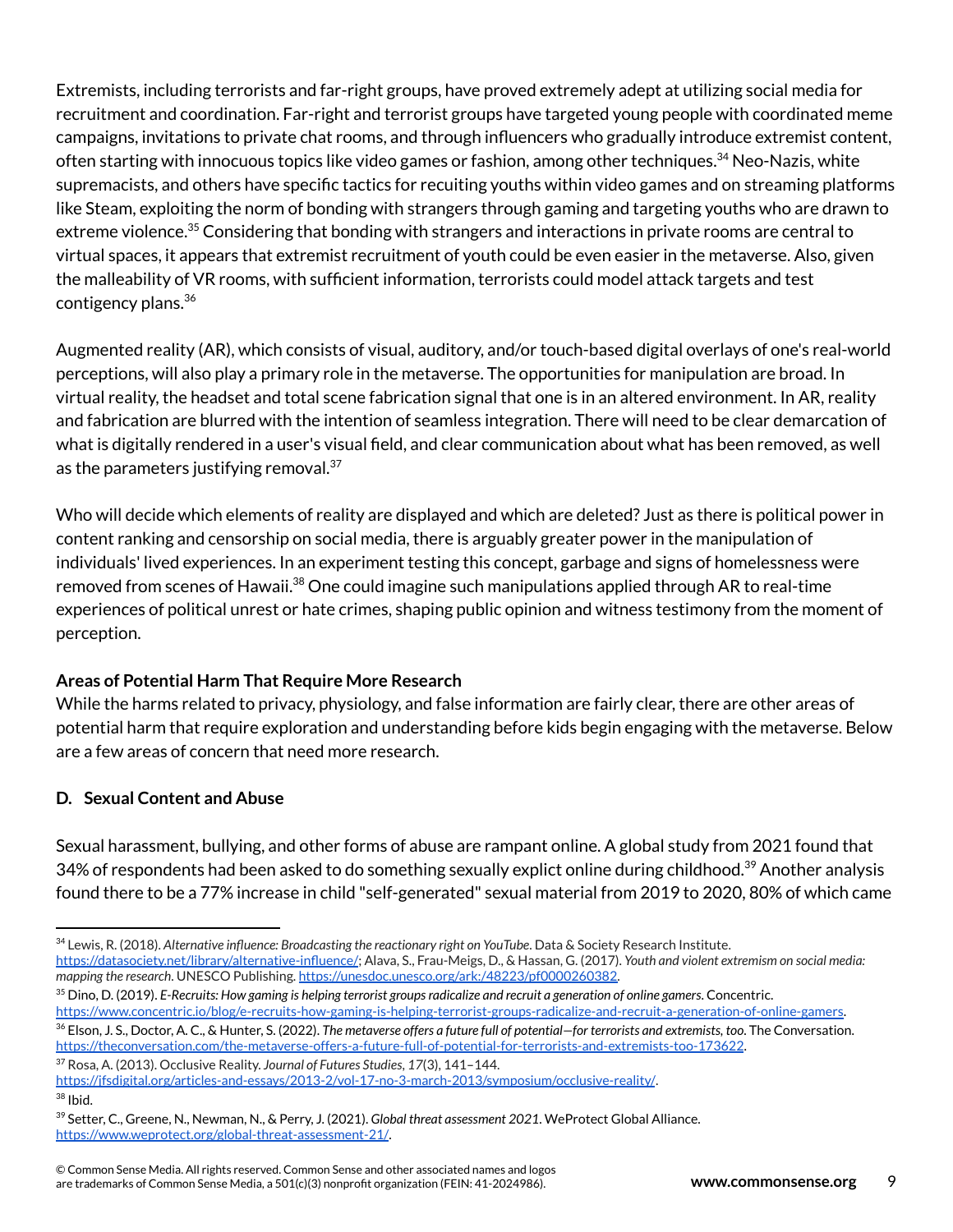from girls age 11 to 13.<sup>40</sup> As for cyberbullying, a 2019 study found that 37% of American young people age 12 to 17 have experienced bullying online.<sup>41</sup> Unfortunately, children rarely talk to adults about the abuse they face. According to a 2019 survey conducted by Roblox, only 26% of teens said they would talk to their parents about negative online experiences like bullying.<sup>42</sup> In a 2021 analysis, only 12% of minors who received sexual messages or requests for nude images from adults reported these interactions to a parent, caregiver, or other trusted adult.<sup>43</sup> Furthermore, only 6% of minors reported telling a trusted adult if another adult sent them a nude image or video. 44

VR headsets engulf our eyes and ears, altering sight and sound. Haptic gloves and vests, which relay sensations through vibrations, make virtual touches more realistic. As a result,"[a] VR experience is often better understood *not as a media experience, but as an actual experience,* with the attendant results for our behavior." <sup>45</sup> Feelings of presence and body ownership create a sensation of"realness"that can cause users to respond with real fear, physiologically and emotionally, when they see their virtual bodies being threatened. 46

There are no public, large-scale analyses of abuse in VR, AR, or immersive gaming, so we must rely on individual reports. Recently, a BBC researcher posed as a 13-year-old in VRChat—her real identity was not checked—and she witnessed simulated sex, grooming, racist slurs, and a rape threat, all with the possibility of children being present.<sup>47</sup> Other activists and researchers have similarly reported witnessing children being forced to engage in simulated sexual acts, as well as a 7-year-old girl encircled by men threatening to rape her. <sup>48</sup> And on the platform Roblox, users create short-lived virtual strip clubs and "condo games," where minors offer virtual dances and sexual acts, as well as nude photographs off-platform, to adults in exchange for "Robux," which can be converted into real money. 49

Sexual assault, particularly in the form of groping, is already an issue in VR. 50 In response to a recent sexual assault in Horizon Worlds, Meta (formerly Facebook) has introduced a default four-foot personal space boundary around users. <sup>51</sup> Unfortunately, this is an imperfect intervention that does not prevent abuse from happening. Beyond sexual abuse, name-calling and "physical" assaults like punching are common in the metaverse. <sup>52</sup> Later in this report, we will discuss ways in which companies can better prevent and mitigate these potential harms.

<sup>41</sup> Patchin, J. (2019). *2019 Cyberbullying Data*. Cyberbullying Research Center. <https://cyberbullying.org/2019-cyberbullying-data>. 40 (2020). *IWF annual report 2020—Face the facts*. Internet Watch Foundation. <https://www.iwf.org.uk/about-us/who-we-are/annual-report/>.

<sup>42</sup> (2019). *60% of teensrarely or never talk to their parents about appropriate online behavior,survey finds*. Roblox. <https://corp.roblox.com/2019/11/60-teens-rarely-never-talk-parents-appropriate-online-behavior-survey-finds/>.

<sup>44</sup> Ibid. 43 (2021). *Responding to online threats: Minors' perspectives on disclosing, reporting, and blocking*. Thorn & Benenson Strategy Group. [https://info.thorn.org/hubfs/Research/Responding%20to%20Online%20Threats\\_2021-Full-Report.pdf](https://info.thorn.org/hubfs/Research/Responding%20to%20Online%20Threats_2021-Full-Report.pdf).

<sup>&</sup>lt;sup>45</sup> Bailenson, J. (2018). Experience on demand: What virtual reality is, how it works, and what it can do. W.W. Norton & Company, Inc., 46.

<sup>46</sup> Petkova, V. I., Khoshnevis, M., & Ehrsson, H. H. (2011). The perspective matters! Multisensory integration in ego-centric reference frames determines full-body ownership. *Frontiersin Psychology*, 2, 35. <https://doi.org/10.3389/fpsyg.2011.00035>.

<sup>48</sup> Ibid. <sup>47</sup> Crawford, A., & Smith, T. (2022). *Metaverse app allows kidsinto virtualstrip clubs*. BBC News. [https://www.bbc.com/news/technology-60415317.](https://www.bbc.com/news/technology-60415317)

<sup>49</sup> Dickson, E. J. (2021). Inside the underground strip-club scene on kid-friendly gaming site Roblox. *Rolling Stone*.

[https://www.rollingstone.com/culture/culture-features/roblox-virtual-strip-clubs-condo-games-sex-1197237](https://www.rollingstone.com/culture/culture-features/roblox-virtual-strip-clubs-condo-games-sex-1197237/).

<sup>50</sup> Basu, T. (2021). The metaverse has a groping problem already. *MIT Technology Review*.

[https://www.technologyreview.com/2021/12/16/1042516/the-metaverse-has-a-groping-problem/.](https://www.technologyreview.com/2021/12/16/1042516/the-metaverse-has-a-groping-problem/)

<sup>51</sup> Milmo, D. (2022). *Meta to bring in mandatory distances between virtual reality avatars*. The Guardian.

<https://www.theguardian.com/technology/2022/feb/04/meta-to-bring-in-mandatory-distances-between-virtual-reality-avatars>.

<sup>52</sup> Wong, Q. (2021). *As Facebook plansthe metaverse, itstrugglesto combat harassment in VR*. CNET.

[https://www.cnet.com/tech/gaming/features/as-facebook-plans-the-metaverse-it-struggles-to-combat-harassment-in-vr/.](https://www.cnet.com/tech/gaming/features/as-facebook-plans-the-metaverse-it-struggles-to-combat-harassment-in-vr/)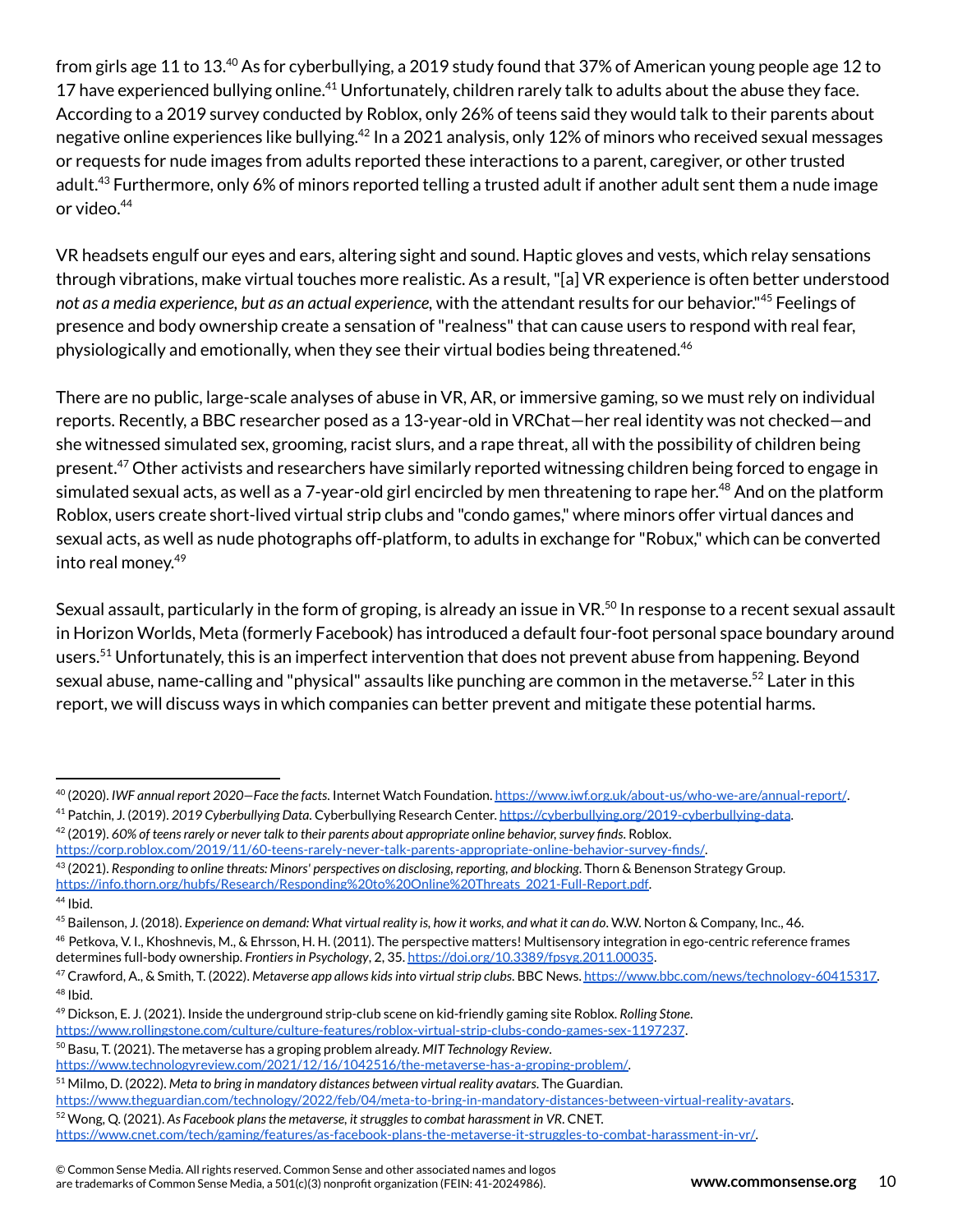#### **E. Psychological Risks**

As stated by Brittan Heller,"the metaverse isn't designed for young people." <sup>53</sup> Most headsets, including Samsung's Gear VR, Google's Daydream View, and Meta's Oculus Quest, are designed for ages 13 and older. Unfortunately, as with social media, age verification methods are woefully inadequate.<sup>54</sup> As a result, kids and their still-developing brains can be exposed to vivid, immersive content in virtual environments that are insufficiently moderated. <sup>55</sup> The potential mental health impacts are as wide-ranging as the experiences available in VR. Here, we will focus on areas to explore related to overuse and overexposure: addiction and problematic internet use, aggression, and dissociation.

#### **1. Addiction and Problematic Internet Use**

A recent survey found that 77% of respondents believe the metaverse will cause serious harm to society, and the biggest perceived harm was addiction to simulated reality.<sup>56</sup> A <u>[poll](https://www.commonsensemedia.org/press-releases/common-sense-and-surveymonkey-poll-parents-on-youtube-and-technology-addiction)</u> conducted by Common Sense found that 47% of parents believe their children are addicted to their phones, meaning that phones are getting in the way of things like family time, sleep, work, and school, for example. <sup>57</sup> As for video games, a precursor to the metaverse, research finds that problematic behaviors typically begin in early adolescence and often emerge among excessive users after episodes of stress, depression, and/or social isolation.<sup>58</sup> Disagreement still exists in the field about what video game disorder is and how it's measured, but Internet Gaming Disorder (IGD), which recognizes unhealthy patterns of engagement with games, is a condition of interest identified by the American Psychiatric Association. Mostly diagnosed in male adolescents and young adults, IGD is currently being considered for inclusion within the next version of the DSM-V. While there are a variety of estimates about the pervasiveness of video game disorder, a systematic review found the global prevalence of gaming disorder to be 3.05%, translating to an estimated 60 million people.<sup>59</sup> Addiction to gaming in virtual reality is far less studied.

Personality traits are also a strong predictor of problematic internet use (PIU). A meta-analysis found that people high in neuroticism and low in extraversion, agreeableness, and openness are more likely to engage in PIU. <sup>60</sup> PIU is also correlated with individuals who have avoidant, borderline, narcissistic, and schizoid personality disorders.<sup>61</sup> In the case of individuals who exhibit schizotypal personality traits, such as paranoia, inappropriate affect, odd speech, and lack of close friends, among other traits, research has shown that the severity of their traits

[https://www.pcmag.com/news/metaverse-predictions-it-will-be-harmful-addictive-and-inevitable.](https://www.pcmag.com/news/metaverse-predictions-it-will-be-harmful-addictive-and-inevitable)

<sup>53</sup> Heller, B. (2022, February 16). Personal communication.

<sup>&</sup>lt;sup>54</sup> Pasquale, L., Zippo, P., Curley, C., O'Neill, B., & Mongiello, M. (2020). Digital age of consent and age verification: Can they protect children? IEEE Software. <https://lpasquale.github.io/papers/IEEESoftware.pdf>; Oremus, W. (2022). Kids are flocking to Facebook's 'metaverse.' Experts worry predators will follow. *Washington Post*.

<https://www.washingtonpost.com/technology/2022/02/07/facebook-metaverse-horizon-worlds-kids-safety/>.

<sup>55</sup> Baker-White, E. (2022). *Meta wouldn't tell us how it enforcesitsrulesin VR,so we ran a test to find out*. Buzzfeed. <https://www.buzzfeednews.com/article/emilybakerwhite/meta-facebook-horizon-vr-content-rules-test>.

<sup>56</sup> Griffith, E. (2021). *Metaverse predictions: It will be harmful, addictive, and inevitable*. PCMag.

<sup>57</sup> Common Sense Media. (2018). *Common Sense and SurveyMonkey poll parents on YouTube and technology addiction*. [Press release].

<sup>58</sup> Griffiths, M. D., & Meredith, A. (2009). Videogame addiction and its treatment. *Journal of Contemporary Psychotherapy*, 39(4), 247–253. [https://doi.org/10.1007/s10879-009-9118-4.](https://doi.org/10.1007/s10879-009-9118-4) <https://www.commonsensemedia.org/press-releases/common-sense-and-surveymonkey-poll-parents-on-youtube-and-technology-addiction>.

<sup>&</sup>lt;sup>59</sup> Stevens, M. W., Dorstyn, D., Delfabbro, P. H., & King, D. L. (2021). Global prevalence of gaming disorder: A systematic review and meta-analysis. *Australian & New Zealand Journal of Psychiatry*, 55(6), 553–568. [https://doi.org/10.1177/0004867420962851.](https://doi.org/10.1177/0004867420962851)

<sup>&</sup>lt;sup>60</sup> Kayiş, A. R., Satici, S. A., Yilmaz, M. F., Şimşek, D., Ceyhan, E., & Bakioğlu, F. (2016). Big five-personality trait and internet addiction: A meta-analytic review. *Computersin Human Behavior*, *63*, 35–40. [https://doi.org/10.1016/j.chb.2016.05.012.](https://doi.org/10.1016/j.chb.2016.05.012)

<sup>61</sup> Schimmenti, A., Infanti, A., Badoud, D., Laloyaux, J., & Billieux, J. (2017). Schizotypal personality traits and problematic use of massively-multiplayer online role-playing games (MMORPGs). *Computersin Human Behavior*, *74*, 286–293. [https://doi.org/10.1016/j.chb.2017.04.048.](https://doi.org/10.1016/j.chb.2017.04.048)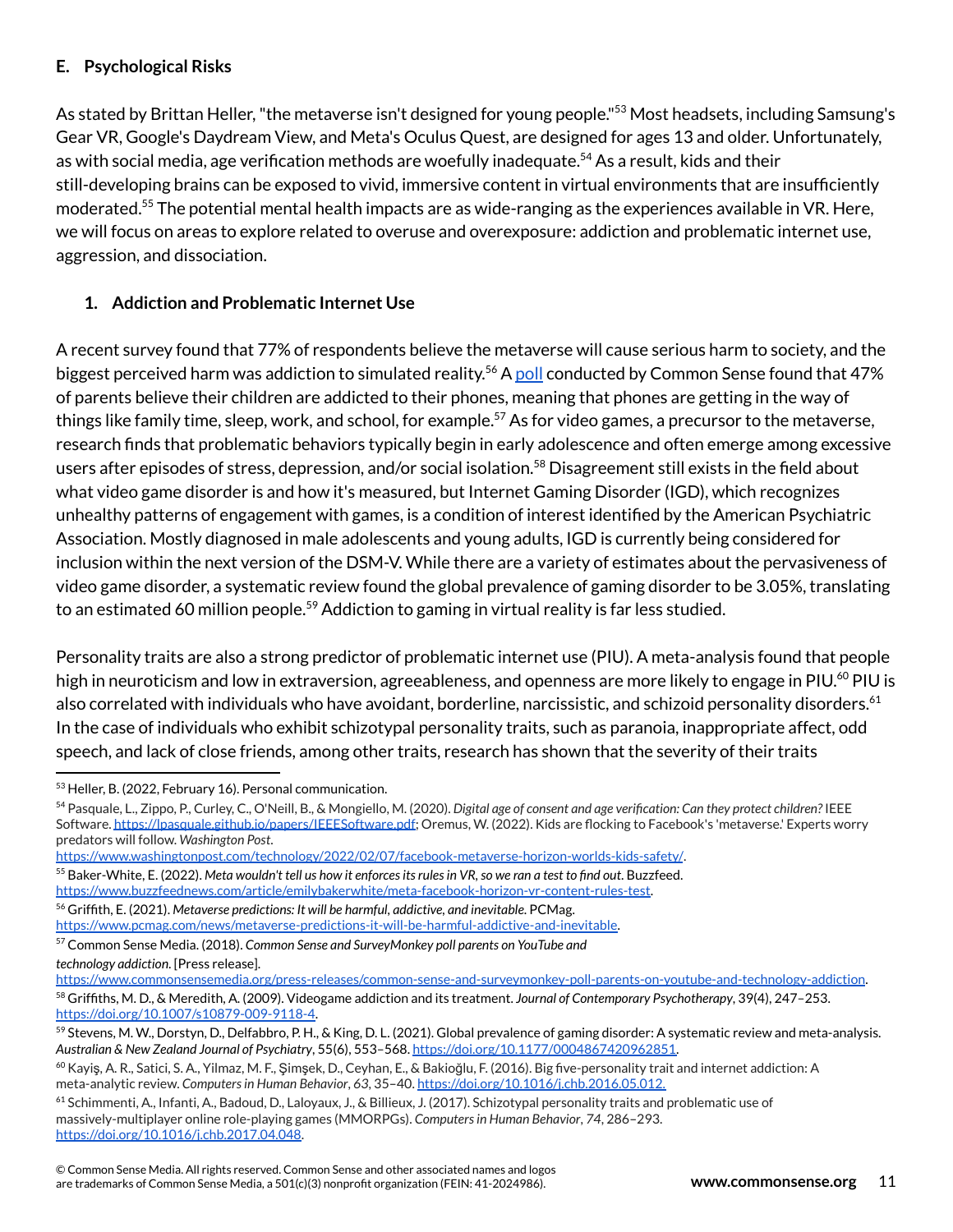diminishes in the virtual world, enabling greater social connection, which is likely why such individuals spend so much time online. 62

It is important to understand which populations are likely to be heavy users of the metaverse, so that steps can be taken to support users of the metaverse who bring preexisting conditions into the metaverse and, as a result, are most at risk for possible addiction and the impacts of problematic use.

### **2. Aggression**

Excessive exposure to violent media has been found to be a risk factor for violent behavior among children.<sup>63</sup> Similarly, violent video games, which enable kids to enact violence themselves, may increase the risk of aggression for some children in the near future and the risk of aggressive behavior later in life. <sup>64</sup> The effect is found across girls and boys from countries around the world.<sup>65</sup> Other studies have found that the short-term impact of video game violence on increased aggression is partly due to in-game incentives, competitiveness, and emotional arousal.<sup>66</sup> In the long term, players are more likely to be desensitized to media violence, which correlates with decreased empathy in the real world. 67

When users commit violent acts in virtual reality, their bodies produce physiological stress responses, even in cases where they know the victim is an avatar controlled by computer code and not another human. $^{68}$ Participation in a negative event in VR intensifies negative emotions during gameplay, in comparison to participation in a negative event through a 2D video game, and the negative emotions persist even after the player has reentered the real world.<sup>69</sup> Interestingly, there have been more studies on the potential positive application of VR as a tool for violence prevention than studies on the potential harms. Embodying experiences of victims, perpetrators, and bystanders in VR can facilitate feelings of guilt, perspective-taking, and increased empathy for victims, all of which can enhance violence prevention. $^{70}$ 

 $62$  lbid.

<sup>63</sup> Anderson, C. A., Bushman, B. J., Bartholow, B. D., and Ybarra, M. (2017). Screen violence and youth behavior. *Pediatrics* 140, 142–147. <https://doi.org/10.1542/peds.2016-1758t>; (2013). *Media and violence: An analysis of current research*. Common Sense Media. [https://www.commonsensemedia.org/sites/default/files/research/report/media-and-violence-research-brief-2013.pdf.](https://www.commonsensemedia.org/sites/default/files/research/report/media-and-violence-research-brief-2013.pdf)

<sup>65</sup> Ibid. 64 Prescott, A. T., Sargent, J. D., and Hull, J. G. (2018). Metaanalysis of the relationship between violent video game play and physical aggression over time. *Proc. Natl. Acad. Sci. U.S.A*. 115, 9882–9888. [https://doi.org/10.1073/pnas.1611617114;](https://doi.org/10.1073/pnas.1611617114) Huesmann, L. R. (2010). Nailing the coffin shut on doubts that violent video games stimulate aggression: comment on Anderson, et al. (2010).

 $66$  Carnagey, N. L., & Anderson, C. A. (2005). The effects of reward and punishment in violent video games on aggressive affect, cognition, and behavior. *Psychological Science*, 16(11), 882–889. <https://doi.org/10.1111/j.1467-9280.2005.01632.x>; Fleming, M. J., & Rick Wood, D. J. (2001). Effects of violent versus nonviolent video games on children's arousal, aggressive mood, and positive mood. *Journal of Applied Social Psychology*, 31(10), 2047–2071. [https://doi.org/10.1111/j.1559-1816.2001.tb00163.x.](https://doi.org/10.1111/j.1559-1816.2001.tb00163.x)

 $^{67}$  Carnagey, N. L., Anderson, C. A., & Bushman, B. J. (2007). The effect of video game violence on physiological desensitization to real-life violence. *Journal of Experimental Social Psychology*, 43(3), 489-496. [https://doi.org/10.1016/j.jesp.2006.05.003;](https://doi.org/10.1016/j.jesp.2006.05.003) Funk, J. B., Buchman, D. D., Jenks, J., & Bechtoldt, H. (2003). Playing violent video games, desensitization, and moral evaluation in children. *Journal of Applied Developmental Psychology*, 24(4), 413–436. [https://doi.org/10.1016/S0193-3973\(03\)00073-X](https://doi.org/10.1016/S0193-3973(03)00073-X).

<sup>&</sup>lt;sup>68</sup> Slater, M., Antley, A., Davison, A., Swapp, D., Guger, C., Barker, C., Pistrang, N., & Sanchez-Vives, M. V. (2006). A virtual reprise of the Stanley Milgram obedience experiments. *PloS One*, 1(1), e39. [https://doi.org/10.1371/journal.pone.0000039.](https://doi.org/10.1371/journal.pone.0000039)

 $^{69}$  Lavoie, R., Main, K., King, C., & King, D. (2021). Virtual experience, real consequences: The potential negative emotional consequences of virtual reality gameplay. *Virtual Reality*, 25(1), 69–81. [https://link.springer.com/article/10.1007/s10055-020-00440-y.](https://link.springer.com/article/10.1007/s10055-020-00440-y)

 $^{70}$  Bowman, N. D., Ahn, S. J., & Mercer Kollar, L. M. (2020). The paradox of interactive media: The potential for video games and virtual reality as tools for violence prevention. *Frontiersin communication*, 5, 104. [https://doi.org/10.3389/fcomm.2020.580965.](https://doi.org/10.3389/fcomm.2020.580965)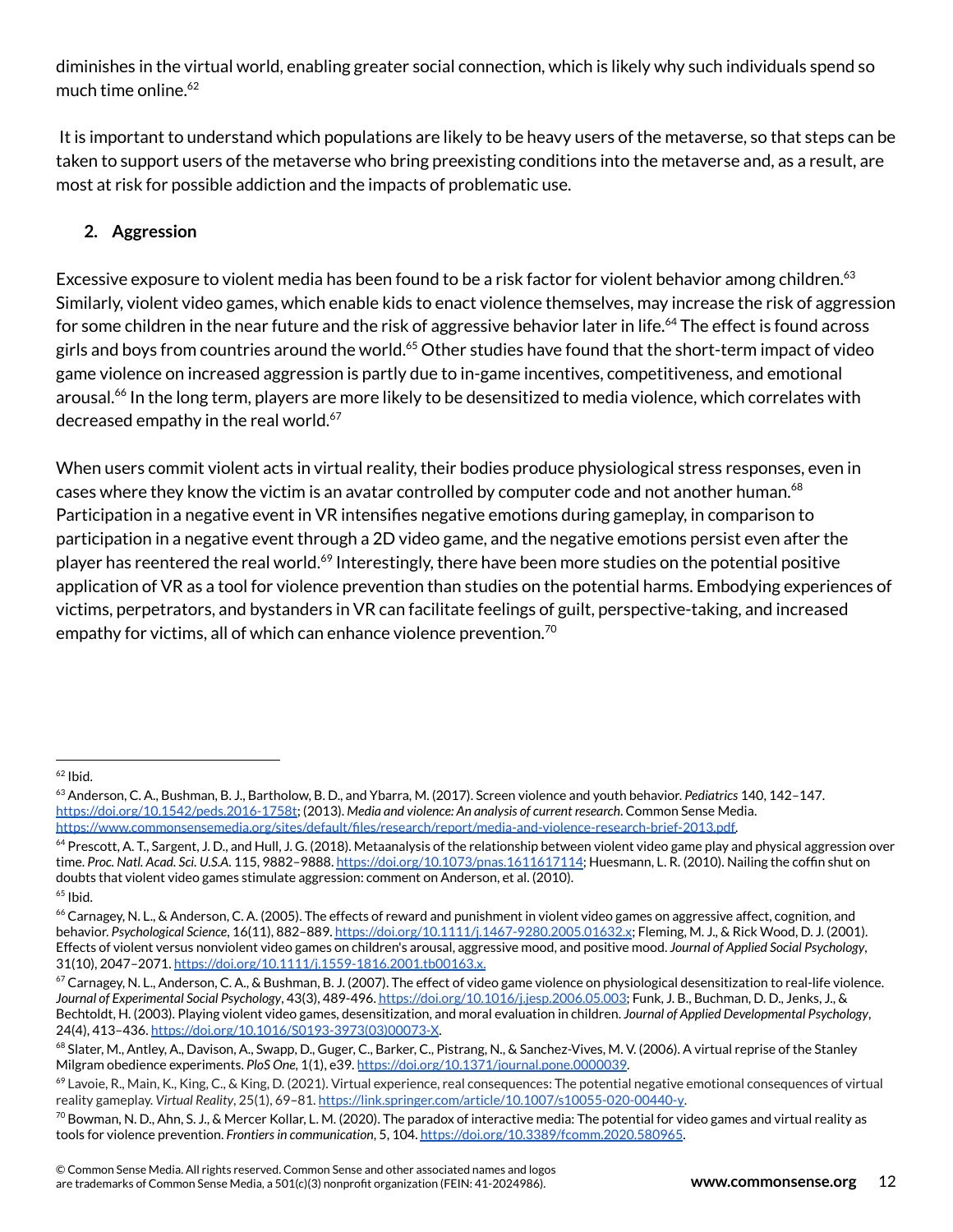#### **F. Dissociation**

For some children, video game playing is an avenue for escapism, but for other children, video gaming provides opportunities for positive mood management and social interaction with friends."Derealization" occurs when an individual who is already at risk feels alienated and detached from reality, while "depersonalization" evokes feelings that one's body is not real. Both provoke feelings of lost agency and the sensation of "living in a dream." $^{\rm 71}$ There is concern that"long-term immersion could cause damage to the neural mechanisms that create the feeling of reality, of being in immediate contact with the world and one's own body."<sup>72</sup> A recent study found that participants felt sensations of derealization and depersonalization immediately after 30 minutes spent in VR, but the sensations did not persist, likely due to limited exposure time. <sup>73</sup> While these issues are certainly more urgent for those who are already at risk, we need to continue to explore how VR and the metaverse can exacerbate some of them.

# III. Protecting Kids in the Metaverse

#### **A. What Companies Can Do**

Companies can take deliberate design steps to mitigate the harms that young people face in the metaverse. With respect to hardware, headsets that are intended to be used by children must be designed with children in mind. A gender imbalance in VR device design has already been shown, as many sets appear to be made primarily for adult males. <sup>74</sup> There is reason to believe that developers have also neglected the physical characteristics and needs of children. Headsets, for instance, often have an interpupillary distance (IPD) fixed to accommodate adult-size heads. This design flaw can make eye strain or fatigue more likely among young users. The ability to adjust IPD should be standard to accommodate all audiences. Alternatively, separate child and adult VR devices could be sold to adjust physical settings for different age groups.

Metaverse spaces themselves can also be designed to minimize harm to children. Of high importance is accurate age verification that does not violate user privacy. Additionally, developers should create certain default protections, including the ability to block or eject bad actors, and instantly create room copies without bad actors, quick and easy-to-use personal space and audio bubbles, and efficient reporting mechanisms. Developers should not limit access to metaverse experiences based on whether a user opts in to data collection.

Ideally, companies will support the implementation of self-sovereign identity or another decentralized identity system that standardizes a transparent, user-centric, consent-based protocol for user data.<sup>75</sup> By providing users with ownership and control over their own data, these systems empower users to make informed choices and, in turn, minimize the negative impact of manipulative and exploitive data use. Platforms should enable

[https://www.theverge.com/2016/1/11/10749932/vr-hardware-needs-to-fit-women-too.](https://www.theverge.com/2016/1/11/10749932/vr-hardware-needs-to-fit-women-too)

 $71$  Ibid.

 $^{72}$  Madary, M., & Metzinger, T. K. (2016). Real virtuality: a code of ethical conduct. Recommendations for good scientific practice and the consumers of VR-technology. *Frontiersin Robotics and AI*, *3*, 3. [https://doi.org/10.3389/frobt.2016.00003.](https://doi.org/10.3389/frobt.2016.00003)

<sup>74</sup> Robertson, A. (2016). *Building for virtual reality? Don't forget about women*. The Verge. <sup>73</sup> Peckmann, C., Kannen, K., Pensel, M. C., Lux, S., Philipsen, A., & Braun, N. (2022). Virtual reality induces symptoms of depersonalization and derealization: A longitudinal randomised control trial. *Computersin Human Behavior*, 107233. <https://doi.org/10.1016/j.chb.2022.107233>.

<sup>75</sup> Hamilton-Duffy, K., Grant, R., & Gropper, A. (2021). *Use cases and requirementsfor decentralized identifiers*. W3C Working Group. [https://www.w3.org/TR/did-use-cases/.](https://www.w3.org/TR/did-use-cases/)

<sup>©</sup> Common Sense Media. All rights reserved. Common Sense and other associated names and logos are trademarksof CommonSense Media, a 501(c)(3)nonprofitorganization(FEIN: 41-2024986). **www.commonsense.org** 13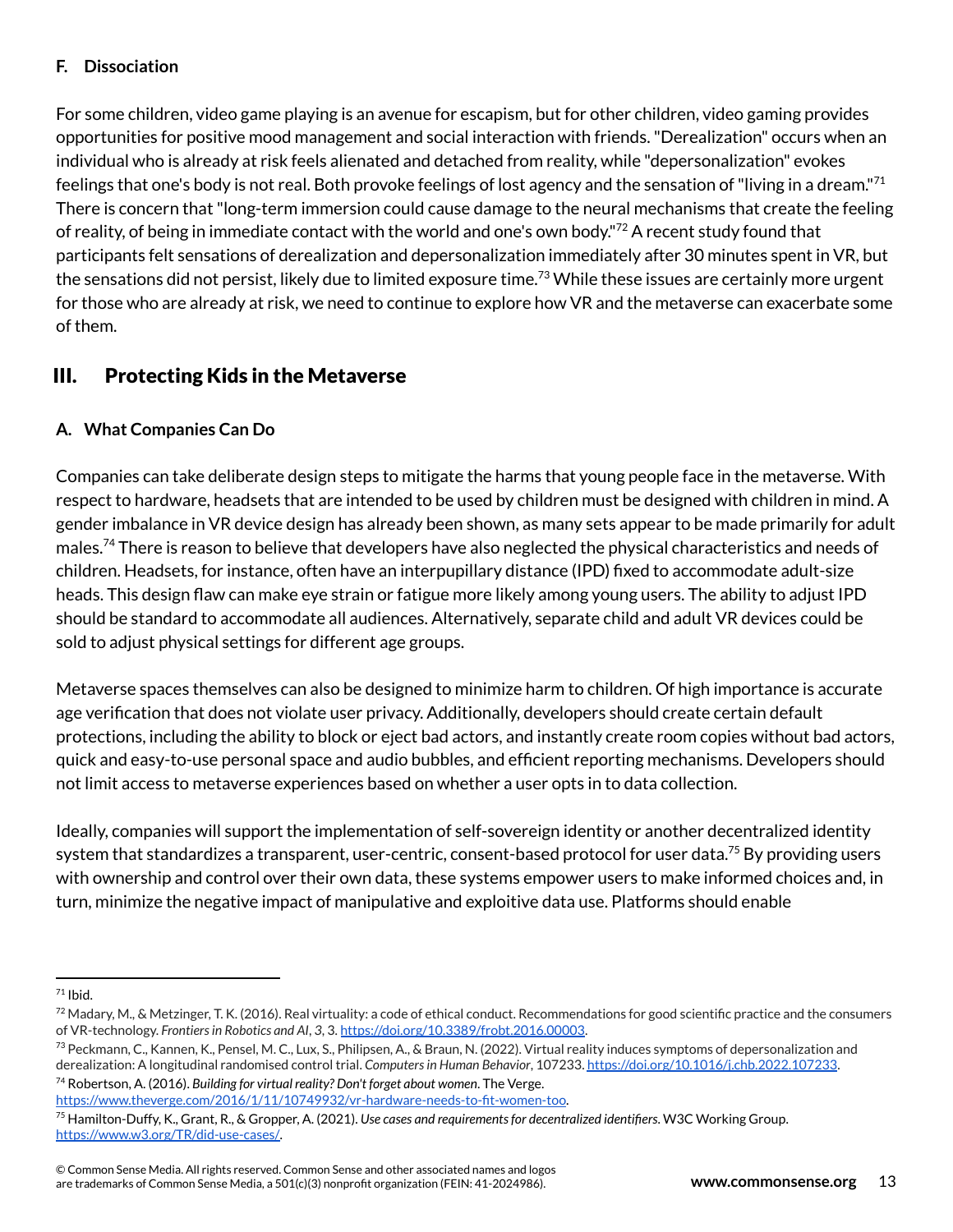interoperability $^{76}$  so that users can choose to move their data as they prefer. $^{77}$  When platform management or data policies change, all users should be asked to opt in again; consent should not be preauthorized through multiple iterations of a company's privacy policy. $^{78}$ 

If they fail to meet these standards, companies should, at the very least, set and follow tracking policies that minimize data collection. They could, for example, track fewer channels of data or eliminate data quickly after it has been utilized.<sup>79</sup> They should set terms-of-service agreements for immersive scenarios that go beyond the 2D content regulations currently implemented by traditional social media."This is important," Brittan Heller stresses, "because platform governance in digital worlds must regulate *behavior*, in addition to content." 80

And throughout all of this—whether designing VR headsets, metaverse rooms, or data policies—companies should enlist the input and support of psychologists, children's rights advocates, and kids themselves from the beginning of development.<sup>81</sup> They should prioritize the best interests of children when designing any product or service that will be used by children.

#### **B. What Policymakers Can Do**

The metaverse is here, and policymakers in the United States must take decisive action to protect the well-being of young users jumping into its complex, connected worlds. They should follow the lead of counterparts in Europe who have started reviewing the metaverse from regulatory perspectives. <sup>82</sup> Any existing or future digital legislation must be analyzed (and potentially altered) with respect to the metaverse, as has been done in the U.K., to make sure "technology companies can't use the metaverse to escape regulation." $^{\rm 83}$ 

While no proposed laws that have already been introduced in the U.S. directly address the metaverse, some apply to many or all types of tech platforms and could be used to help protect children or increase transparency in the metaverse.

Perhaps the most effective step lawmakers can take to help reduce the metaverse's current harms and identify future ones is to designate funding for research into the metaverse's effects on young people. In the United States, the Children and Media Research [Advancement](https://www.commonsensemedia.org/sites/default/files/featured-content/files/camra_fact_sheet_2021.pdf) Act (CAMRA) would authorize the National Institutes of Health (NIH) to study the health and developmental impacts of all types of digital media on infants, kids, and teens. The Platform [Accountability](https://www.coons.senate.gov/imo/media/doc/text_pata_117.pdf) and Transparency Act (PATA) would force social media companies, many of which will be central players in the metaverse, to hand over data to independent researchers. If passed, these acts would give researchers the means to dive into the cognitive, physical, and social-emotional risks presented in this

- <sup>78</sup> Outlaw, J., & Persky, S. (2019). *Industry review boards are needed to protect VR user privacy*. World Economic Forum. [https://www.weforum.org/agenda/2019/08/the-hidden-risk-of-virtual-reality-and-what-to-do-about-it/.](https://www.weforum.org/agenda/2019/08/the-hidden-risk-of-virtual-reality-and-what-to-do-about-it/)
- $^{79}$  Miller, M. R., Herrera, F., Jun, H., Landay, J., & Bailenson, J. (2020). Personal identifiability of user tracking data during observation of 360-degree VR video. *Sci Rep* 10, 17404. [https://doi.org/10.1038/s41598-020-74486-y.](https://doi.org/10.1038/s41598-020-74486-y)
- <sup>80</sup> Li, C., & Lalani, F. (2022). *How to address digitalsafety in the metaverse*. World Economic Forum.
- <https://www.weforum.org/agenda/2022/01/metaverse-risks-challenges-digital-safety/>.
- <sup>81</sup> Mitchell, H. (2022). Are virtual worlds safe for children? *Wall Street Journal*.
- <https://www.wsj.com/articles/are-virtual-worlds-safe-for-children-11645880401>.
- <sup>82</sup> Chee, F. Y. (2022). *EU's Vestagersays analysing metaverse ahead of possible regulatory action*. Reuters.
- <https://www.reuters.com/world/europe/eus-vestager-says-analysing-metaverse-ahead-possible-regulatory-action-2022-02-08/>.

<sup>&</sup>lt;sup>76</sup> Organizations like Crucible Networks [\(https://crucible.network/](https://crucible.network/)) are working toward an open, interoperable metaverse.

<sup>77</sup> Cyphers, B., & Doctorow, C. (2021). *Privacy without monopoly: Data protection and interoperability*. Electronic Frontier Foundation. [https://www.eff.org/fr/node/104583.](https://www.eff.org/fr/node/104583)

<sup>83</sup> Woods, L., & Perrin, W. (2022). *Regulating the future: the Online Safety Bill and the metaverse*. Carnegie UK Trust.

[https://www.carnegieuktrust.org.uk/blog-posts/regulating-the-future-the-online-safety-bill-and-the-metaverse/.](https://www.carnegieuktrust.org.uk/blog-posts/regulating-the-future-the-online-safety-bill-and-the-metaverse/)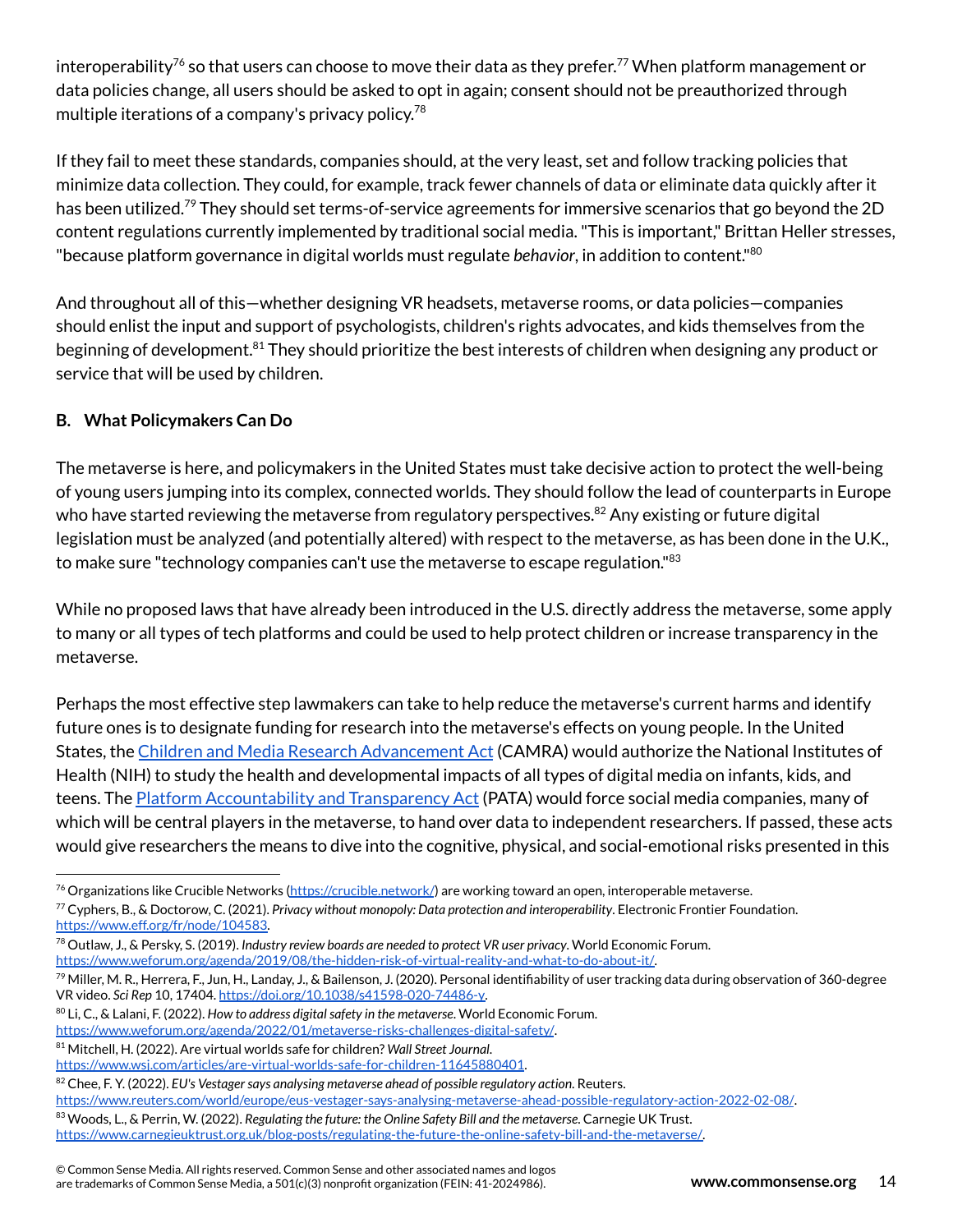report and provide more conclusive answers to the many urgent, unsettling questions posed by the metaverse. Industry review boards made up of experts, developers, and psychologists could also be created through legislation to survey potential harms and best practices of VR, AR, and metaverse technologies.<sup>84</sup>

The safeguards proposed by the Kids [Internet](https://www.commonsensemedia.org/sites/default/files/featured-content/files/kids_act_fact_sheet_2021_1.pdf) and Design Safety (KIDS) Act could carry over into the metaverse. When applied to the metaverse, the KIDS Act would prevent online platforms from using manipulative design to hook kids or extract their personal information, and would limit their ability to target young users with advertising and algorithms. The audits and transparency reports proposed by the KIDS Act and the [Digital](https://www.congress.gov/bill/117th-congress/house-bill/6796/text) Services [Oversight](https://www.congress.gov/bill/117th-congress/house-bill/6796/text) and Safety Act could push companies to demonstrate how services in the metaverse affect children, revealing unintended data use, data-based bias or discrimination, and the amplification of harmful material. Elements of the proposed Kids [Online](https://www.blumenthal.senate.gov/imo/media/doc/kids_online_safety_act_-_one_pager.pdf) Safety Act (KOSA)—a duty of care imposed on companies to mitigate a range of harms to minors, and provide tools for parents and minors to protect their data, including opt-out options, independent risk assessments, and strong default privacy settings—could also provide baseline guardrails for young people in the metaverse and demand that companies proactively reduce harmful content.

To protect young users from the privacy risks multiplied by the metaverse's immersive, connected nature, lawmakers should either pass stronger children's privacy laws or comprehensive federal privacy laws for all that require platforms to minimize data collection and obtain informed consent for the data they do acquire. The Children and Teens' Online Privacy [Protection](https://www.commonsensemedia.org/sites/default/files/featured-content/files/coppa_2.0_one_pager_2021.pdf) Act, also known as "COPPA 2.0," would strengthen protections related to the collection and use of personal data of minors up to age 16 online, including across the metaverse. Additional limits on the collection of nonverbal biometric data for young metaverse users could be enforced. A law could, for example, require companies to automatically delete data of those 16 and under after a defined period.<sup>85</sup> Again, VR and metaverse companies that are acquired by another should be forced by law to obtain new consent from users before transferring biometric data.<sup>86</sup> The <u>Banning [Surveillance](https://www.commonsensemedia.org/sites/default/files/featured-content/files/behavioral_-surveillance-advertising-brief.pdf) Advertising Act,</u> intended to prohibit advertisers and their facilitators from using personal data to target advertisements, would disincentivize the collection of unnecessary, invasive biometric information from metaverse users. $^{87}$ 

Mandating that companies set clear, understandable terms-of-service (ToS) agreements will be an important step in making the metaverse safe for kids. The Terms of Service Labeling, Design, and [Readability](https://trahan.house.gov/uploadedfiles/tldr_act_one-pager.pdf) (TLDR) Act would force large platforms to provide concise, nutrition label-style ToS statements. In the metaverse, such labels could state how user data is collected and used, giving users, researchers, and regulators the means to hold companies accountable to their data management and content moderation policies.

Leaders could also design policies to reduce specific offenses that will continue (and become worse) in the metaverse. Some countries, like Canada, Germany, and India, have banned one form of image-based sexual abuse: sharing private pictures without consent.<sup>88</sup> In the U.K.'s upcoming Online Safety Bill, lawmakers are proposing to strengthen punishments for "cyberflashing," the sending of unsolicited sexual images. $^{89}$ 

<sup>&</sup>lt;sup>85</sup> Ibid. <sup>84</sup> Outlaw, J., & Persky, S. (2019). *Industry review boards are needed to protect VR user privacy*. World Economic Forum. [https://www.weforum.org/agenda/2019/08/the-hidden-risk-of-virtual-reality-and-what-to-do-about-it/.](https://www.weforum.org/agenda/2019/08/the-hidden-risk-of-virtual-reality-and-what-to-do-about-it/)

<sup>&</sup>lt;sup>86</sup> Ibid.

<sup>88</sup> Li, C., & Lalani, F. (2022). *How to address digitalsafety in the metaverse*. World Economic Forum.  $^{87}$  (2022). Eshoo, Schakowsky, Booker introduce bill to ban surveillance advertising. Congresswoman Anna G. Eshoo. [Press release]. <https://eshoo.house.gov/media/press-releases/eshoo-schakowsky-booker-introduce-bill-ban-surveillance-advertising>.

<https://www.weforum.org/agenda/2022/01/metaverse-risks-challenges-digital-safety/>.

<sup>89</sup> U.K. Department of Digital, Culture, Media & Sport. (2022). *Online safety law to be strengthened to stamp out illegal content*. <https://www.gov.uk/government/news/online-safety-law-to-be-strengthened-to-stamp-out-illegal-content>.

<sup>©</sup> CommonSense Media. All rights reserved. CommonSense and other associated names and logos are trademarksof CommonSense Media, a 501(c)(3)nonprofitorganization(FEIN: 41-2024986). **www.commonsense.org** 15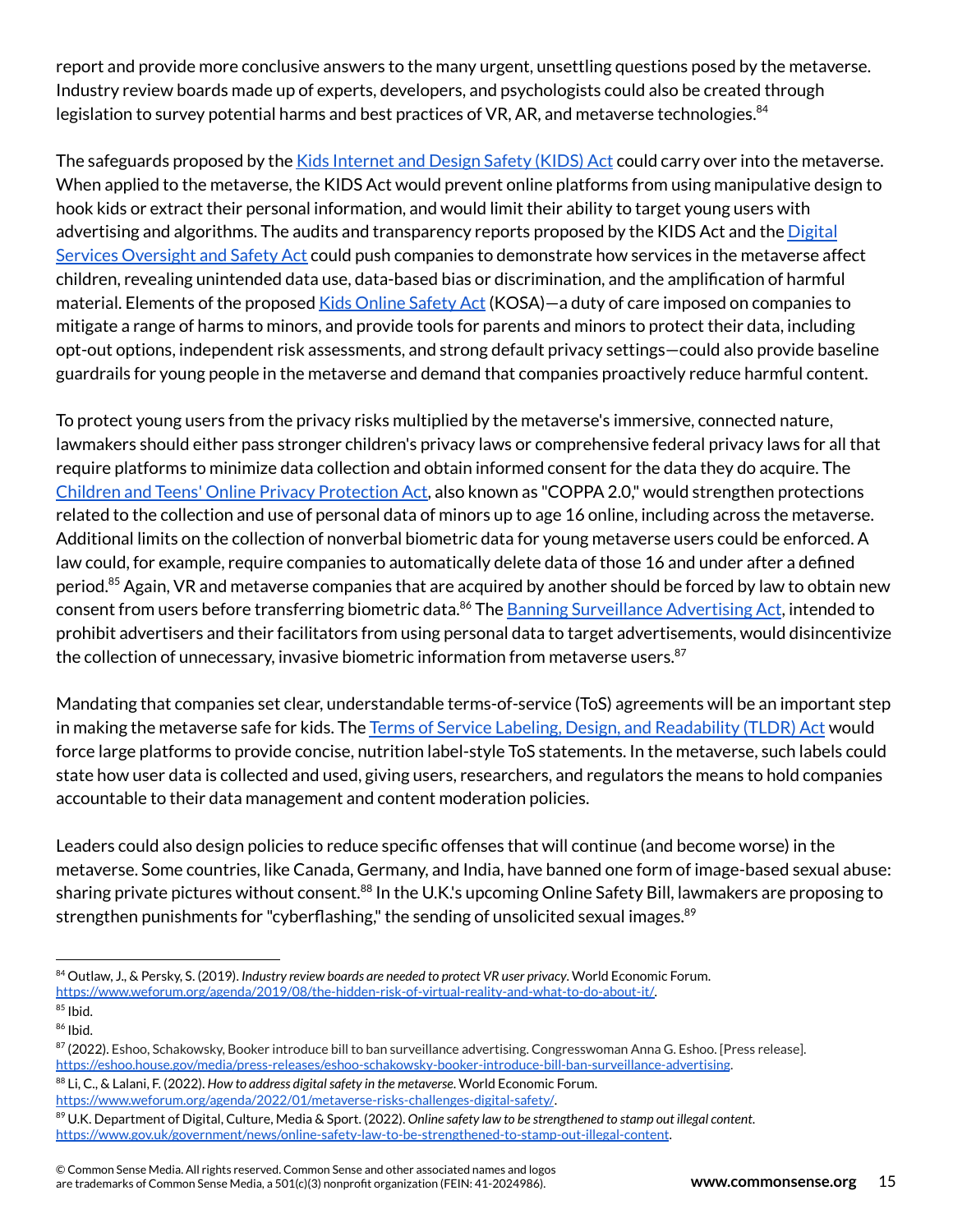#### **C. What Parents Can Do**

Companies may continue to prioritize profits over children, and politicians may be slow to take action in regulating the metaverse, but parents can follow a few steps now to keep kids safe in these new digital spaces.

If kids are entering the metaverse through VR devices, parents should make sure to follow the "Seven Tips to Help You Stay Safe in Virtual Reality" presented in Common Sense's "VR 101" [report.](https://www.commonsensemedia.org/sites/default/files/research/report/csm_vr101_final_under5mb.pdf) Parents should limit VR time to 20 minutes maximum, have kids sit down while experiencing VR, remove dangerous objects from the room, keep pets in other rooms, have kids take a practice lap in which they touch the room's walls while wearing the headsets, have a non-VR "spotter" in the room, and make sure kids pay attention to safety warnings. $^{\mathsf{90}}$ 

Parents should think about what kind of content they want their children to experience in the metaverse. When curating VR or metaverse content for kids to explore,"parents should consider whether they would want their children to have the same experience in the real world."<sup>91</sup> Breaks between VR sessions are important to minimize eye strain, headaches, and nausea. Creating a designated "playing area" with a thick carpet will give kids a clear reference point to stay somewhat grounded in the real world. $^{92}$ 

Whether their kids enter the metaverse through VR or other means, parents should take time to experience it with them. To fully understand the challenges and dangers kids will face in this space, adults need to navigate it themselves. Engaging with the metaverse alongside their kids, parents can teach them how to deal with harmful content or bad actors by blocking others or taking off their headset. They can use applications to "cast" metaverse experiences onto TVs or other devices so the whole family can participate.<sup>93</sup> As with any other facet of their kids' lives, parents should engage in conversations with them about the metaverse, asking, for instance, how they spent an afternoon in Roblox. Parents can use this time and these methods to transform the metaverse into a learning opportunity.

Finally, parents can become smart metaverse consumers. Researching product designs and age restrictions will help them find safer devices for their kids. Reading terms-of-service agreements will help them understand how their kids are being tracked, how to increase privacy settings, and how to start teaching their kids about digital citizenship. The [Common](https://privacy.commonsense.org/) Sense Privacy Program reads and summarizes privacy policies (such as the policy of Meta's Oculus devices) to help parents make better choices about the technology they use with their kids. The program analyzes policies, like those of <u>Meta's Oculus [devices](https://privacy.commonsense.org/evaluation/Oculus-for-Facebook)</u>, through informative ratings on data security, ads and tracking, and parental consent.

Monitoring product and service developments across platforms, like a new feature on VRChat or a new world in Roblox, will allow parents to stay informed about new harms their kids might face. The metaverse is moving quickly, and kids will move with it. It's important for parents to try to keep up.

<sup>92</sup> Gordon, W. (2021). How to reduce motion sickness in virtual reality. *Wired*.

 $91$  Ibid, 4.  $90$  Aubrey, J. S., Robb, M. B., Bailey, J., & Bailenson, J. (2018). Virtual reality 101: What you need to know about kids and VR, 21. Common Sense. [https://www.commonsensemedia.org/sites/default/files/research/report/csm\\_vr101\\_final\\_under5mb.pdf](https://www.commonsensemedia.org/sites/default/files/research/report/csm_vr101_final_under5mb.pdf).

[https://www.wired.com/story/how-to-reduce-motion-sickness-virtual-reality/.](https://www.wired.com/story/how-to-reduce-motion-sickness-virtual-reality/)

<sup>93</sup> Crawford, A., & Smith, T. (2022). *Metaverse app allows kidsinto virtualstrip clubs*. BBC News. [https://www.bbc.com/news/technology-60415317.](https://www.bbc.com/news/technology-60415317)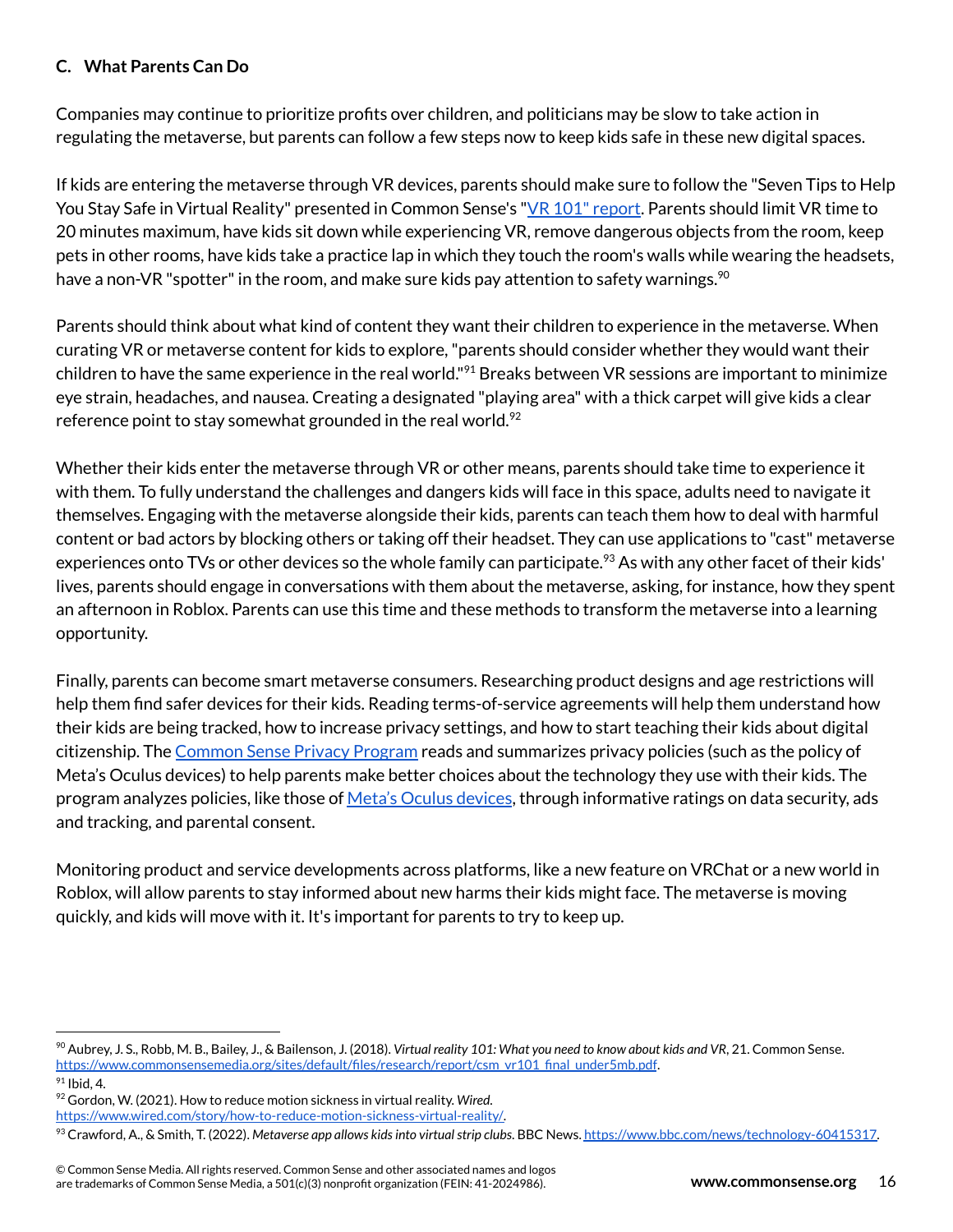#### **More Unresolved Areas**

Researchers in psychology, education, communications, sociology, anthropology, and related fields should investigate the harms presented in this report and address a variety of unresolved areas, including:

- The **shaping of children's behavior and self-perceptions** based on positive and negative experiences in VR
- Mitigations and interventions for **addiction, depersonalization, and derealization**
- Interventions for **PTSD** and other negative persistent effects
- **Innovative content and behavioral moderation** techniques
- **Cyberbullying** in the metaverse
- **Countermeasures for sexual abuse**, including methods for detecting online grooming 94

Broadly, youth experiences in virtual reality and augmented reality are sorely understudied. Additionally, beyond the metaverse, youth beliefs in conspiracies require more research attention.

# IV. How to Brave the New Metaverse

Reading through this report, the metaverse may seem like a scary place filled with uncertainty and danger. In many ways, it is. The various psychological harms and privacy risks that have threatened kids on the internet for years may increase in intensity and scope as the metaverse offers more immersive experiences. On a new scale, kids have the potential to be abused by virtual predators, manipulated by trolling avatars, and tracked without consent by profit-seeking platforms. Teens may fall off bridges and crash cars in the real world while buying clothes in the virtual one. Moreover, given the speed of its development and novelty of its content, the metaverse will likely give rise to new, unforeseen risks not even imagined by this report's authors.

But the metaverse will also bring benefits to kids and families in the form of creative education, therapy, and play. While harnessing these positive applications, companies, lawmakers, and parents must create mechanisms to limit the negative consequences for young users and remain vigilant about how metaverse technologies and effects change.

 $94$  A survey of technology companies revealed that while most firms are using tools to detect child sexual abuse material (i.e., 87% use image "hash-matching"), only 37% currently use tools to detect online grooming. Setter, C., Greene, N., Newman, N., & Perry, J. (2021). *Global threat assessment 2021*. WeProtect Global Alliance. <https://www.weprotect.org/global-threat-assessment-21/>.